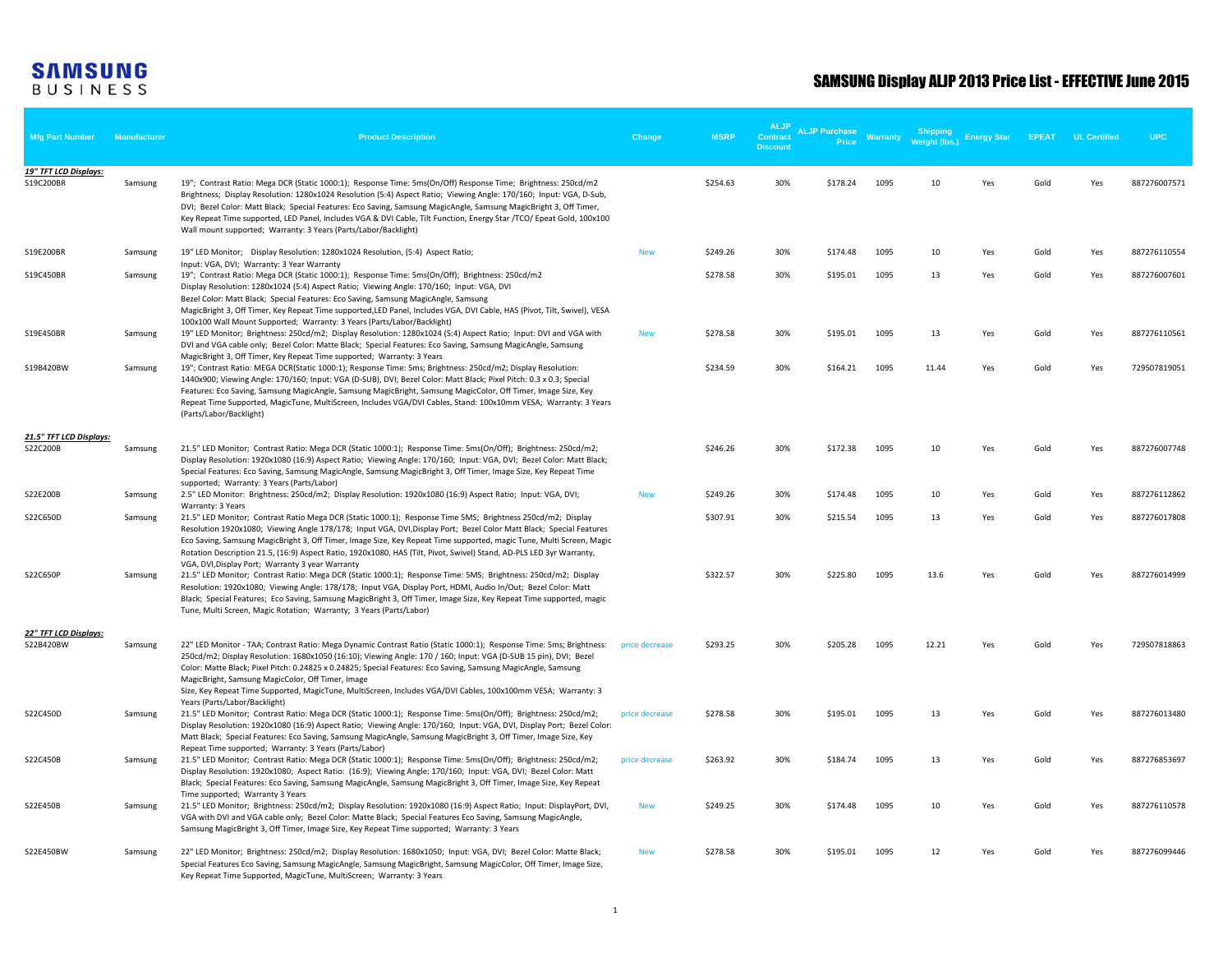| <b>Mfg Part Number</b>            | <b>Manufacturer</b> | <b>Product Description</b>                                                                                                                                                                                                                                                                                                                                                                                                                                                                                                                                                                                           | Change         | <b>MSRP</b> | <b>ALJP</b><br><b>Contract</b><br><b>Discount</b> | <b>ALJP Purchase</b><br>Price | Warranty | Shipping<br>Weight (lbs.) | <b>Energy Star</b> | <b>EPEAT</b> | <b>UL Certified</b> | <b>UPC</b>   |
|-----------------------------------|---------------------|----------------------------------------------------------------------------------------------------------------------------------------------------------------------------------------------------------------------------------------------------------------------------------------------------------------------------------------------------------------------------------------------------------------------------------------------------------------------------------------------------------------------------------------------------------------------------------------------------------------------|----------------|-------------|---------------------------------------------------|-------------------------------|----------|---------------------------|--------------------|--------------|---------------------|--------------|
| S22E450D                          | Samsung             | 21.5" LED Monitor; Brightness: 250cd/m2; Display Resolution: 1920x1080 (16:9) Aspect Ratio; Input: DisplayPort, DVI,<br>VGA with DVI and VGA cable only; Bezel Color: Matte Black; Special Features Eco Saving, Samsung MagicAngle,<br>Samsung MagicBright 3, Off Timer, Image Size, Key Repeat Time supported; Warranty: 3 Years                                                                                                                                                                                                                                                                                    | <b>New</b>     | \$278.58    | 30%                                               | \$195.01                      | 1095     | 12                        | Yes                | Gold         | Yes                 | 887276079172 |
| S22E650D                          | Samsung             | 21.5" LED Monitor; Brightness: 250cd/m2; Display Resolution: 1920x1080; Input: Display Port, DVI, VGA, USB Hub;<br>Bezel Color: Matte Black; Special Features Eco Saving, Samsung MagicBright 3, Off Timer, Image Size, Key Repeat Time<br>supported, magic Tune, Multi Screen, Magic Rotation; Warranty: 3 Year                                                                                                                                                                                                                                                                                                     | <b>New</b>     | \$307.91    | 30%                                               | \$215.54                      | 1095     | 14                        | Yes                | Gold         | Yes                 | 887276112886 |
| 23" TFT LCD Displays:<br>S23C200B | Samsung             | 23" LED Monitor; Contrast Ratio: Mega DCR (Static 1000:1); Response Time: 5ms(On/Off); Brightness: 250cd/m2;<br>Display Resolution: 1920x1080 (16:9) Aspect Ratio; Viewing Angle: 170/160; Input: VGA, DVI; Bezel Color: Matt Black;<br>Special Features: Eco Saving, Samsung MagicAngle, Samsung MagicBright 3, Off Timer, Image Size, Key Repeat Time<br>supported; Warranty: 3 Years (Parts/Labor)                                                                                                                                                                                                                | price decrease | \$263.92    | 30%                                               | \$184.74                      | 1095     | 10                        | Yes                | Gold         | Yes                 | 887276007625 |
| S23E200B                          | Samsung             | 23" LED Monitor; Brightness: 250cd/m2; Display Resolution: 1920x1080 (16:9) Aspect Ratio; Input VGA, DVI; Bezel<br>Color: Matte Black; Special Features Eco Saving, Samsung MagicAngle, Samsung MagicBright 3, Off Timer, Image Size,<br>Key Repeat; Time supported; Warranty: 3 Years                                                                                                                                                                                                                                                                                                                               | <b>New</b>     | \$256.59    | 30%                                               | \$179.61                      | 1095     | 10                        | Yes                | Gold         | Yes                 | 887276110585 |
| S23C450D                          | Samsung             | 23" LED Monitor; Contrast Ratio: Mega DCR (Static 1000:1); Response Time: 5ms(On/Off); Brightness: 250cd/m2;<br>Display Resolution: 1920x1080; Viewing Angle: 170/160; Input: VGA, DVI, Display Port; Bezel Color: Matt Black; Special<br>Features: Eco Saving, Samsung MagicAngle, Samsung<br>MagicBright 3, Off Timer, Image Size, Key Repeat Time supported; Warranty: 3 Years (Parts/Labor)                                                                                                                                                                                                                      |                | \$293.25    | 30%                                               | \$205.28                      | 1095     | 13                        | Yes                | Gold         | Yes                 | 887276013497 |
| 24" TFT LCD Displays:             |                     |                                                                                                                                                                                                                                                                                                                                                                                                                                                                                                                                                                                                                      |                |             |                                                   |                               |          |                           |                    |              |                     |              |
| S24C650PL                         | Samsung             | 23.6" LED Monitor; Contrast Ratio: Mega DCR (Static 1000:1); Response Time: 5MS; Brightness: 250cd/m2; Display<br>Resolution: 1920x1080; Viewing Angle: 178/178; Input: VGA, Display Port, HDMI, Audio In/Out; Bezel Color: Matt<br>Black Color; Special Features: Eco Saving, Samsung MagicBright 3, Off Timer, Image Size, Key Repeat Time supported,<br>magic Tune, Multi Screen, Magic Rotation; Warranty 3 Year Warranty                                                                                                                                                                                        | price decrease | \$410.55    | 30%                                               | \$287.39                      | 1095     | 15.2                      | Yes                | Gold         | Yes                 | 887276015606 |
| S24A850DW                         | Samsung             | 24"; Contrast Ratio: 1000:1; Response Time: 5 ms; Brightness: 300 cd/m <sup>2</sup> ; Display Resolution: 1920x1200; Viewing<br>Angle: 178 / 178; Input: Displayport, Dual Link DVI x2, USB 3.0 x 4; Bezel Color: Matt Black; Pixel Pitch: 0.27675 x<br>0.27675; Special Features: "Eco Saving, Multi Screen S/W, Samsung Magic Bright, Samsung Magic Color, Off Timer,<br>Customized Key, Image Size, OW Mechanical Switch, Carring Hadle, Cable Arrangement"<br>Description: LED PLS panel, Includes VGA cable, USB 3.0 Cable, Stand: 150mm HAS, Pivot, Tilt, Swivel, VESA 100 x 200<br>wall mount; Warranty: 3 yr |                | \$659.82    | 30%                                               | \$461.87                      | 1095     | 17.2                      | 6.0                | Gold         | Yes                 | 729507816722 |
| S24C200BL                         | Samsung             | 23.6" LED Monitor; Contrast Ratio: Mega DCR (Static 1000:1); Response Time: 5ms(On/Off); Brightness: 250cd/m2;<br>Display Resolution: 1920x1080; Viewing Angle: 170/160; Input: VGA, DVI; Bezel Color: Matt Black; Special Features:<br>Eco Saving, Samsung MagicAngle, Samsung MagicBright 3, Off Timer, Image Size, Key Repeat Time supported;<br>Warranty: 3 Years (Parts/Labor)                                                                                                                                                                                                                                  | price decrease | \$278.58    | 30%                                               | \$195.01                      | 1095     | 12                        | Yes                | Gold         | Yes                 | 887276007649 |
| S24E200BL                         | Samsung             | 23.6" LED Monitor; Display Resolution: 1920x1080; Input: VGA, DVI; Bezel Color: Matte Black; Special Features Eco<br>Saving, Samsung MagicAngle, Samsung MagicBright 3, Off Timer, Image Size, Key Repeat; Time supported; Warranty: 3<br>Years                                                                                                                                                                                                                                                                                                                                                                      | <b>New</b>     | \$263.92    | 30%                                               | \$184.74                      | 1095     | 12                        | Yes                | Gold         | Yes                 | 887276110295 |
| S24C450D                          | Samsung             | 24" LED Monitor; Contrast Ratio: Mega DCR (Static 1000:1); Response Time: 5ms(On/Off); Brightness: 250cd/m2;<br>Display Resolution: 1920x1080 (16:9) Aspect Ratio; Viewing Angle: 170/160; Input: VGA, DVI, Display Port; Bezel Color:<br>Matt Black; Special Features: Eco Saving, Samsung MagicAngle, Samsung MagicBright 3, Off Timer, Image Size, Key<br>Repeat Time supported, Magic Tune, MultiScreen, Magic Rotation; Warranty: 3 Years (Parts/Labor)                                                                                                                                                         | price decrease | \$351.90    | 30%                                               | \$246.33                      | 1095     | 14                        | Yes                | Gold         | Yes                 | 887276013510 |
| S24E450D                          | Samsung             | 24" LED Monitor; Brightness: 250cd/m2; Display Resolution: 1920x1080 (16:9) Aspect Ratio; Input: DisplayPort, DVI,<br>VGA. DVI & DP cables, No VGA cable; Bezel Color: Matte Black; Special Features Eco Saving, Samsung MagicAngle,<br>Samsung MagicBright 3, Off Timer, Image Size, Key Repeat Time supported, Magic Tune, MultiScreen, Magic Rotation;<br>Warranty: 3 Year                                                                                                                                                                                                                                        | <b>New</b>     | \$351.90    | 30%                                               | \$246.33                      | 1095     | 14                        | Yes                | Gold         | Yes                 | 887276112657 |
| S24C650BW                         | Samsung             | 24" LED Monitor; Contrast Ratio: Mega DCR (Static 1000:1); Response Time: 5ms(On/Off); Brightness: 250cd/m2;<br>Display Resolution: 1920x1200, (16:10) Aspect Ratio; Viewing Angle: 170/160; Input: VGA, DVI; Bezel Color: Matt Black;<br>Special Features Eco Saving, Samsung MagicAngle, Samsung MagicBright 3, Off Timer, Image Size, Key Repeat Time<br>supported; Description: LED Panel, Includes VGA, DVI Cables, HAS (Pivot, Tilt, Swivel), VESA 100x100 Wallmount;<br>Warranty: 3 Years                                                                                                                     |                | \$410.55    | 30%                                               | \$287.39                      | 1095     | 14                        | Yes                | Gold         | Yes                 | 887276960180 |
| S24C650DW                         | Samsung             | 24" LED Monitor; Contrast Ratio: Mega DCR (Static 1000:1); Response Time: 5ms(On/Off); Brightness: 250cd/m2;<br>Display Resolution: 1920x1200, (16:10) Aspect Ratio; Viewing Angle: 170/160; Input: VGA, DVI, Display Port, 2xUSB 2.0;<br>Bezel Color: Matt Black; Special Features Eco Saving, Samsung MagicAngle, Samsung MagicBright 3, Off Timer, Image<br>Size, Key Repeat Time supported, MagicTune, MultiScreen, MagicRotation, DVI Cable; Warranty: 3 Years                                                                                                                                                  |                | \$425.21    | 30%                                               | \$297.65                      | 1095     | 11.2                      | Yes                | Gold         | Yes                 | 887276960197 |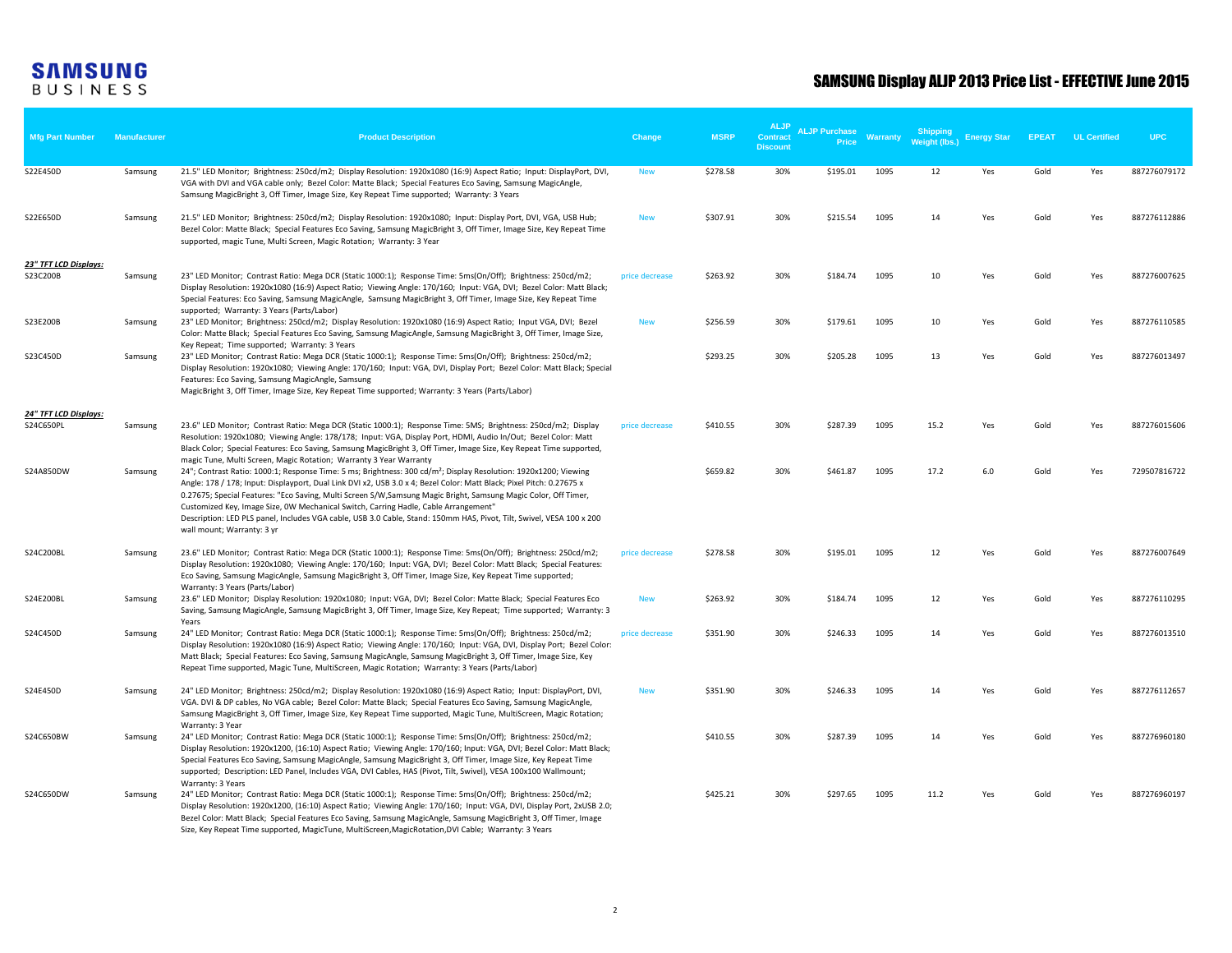| <b>Mfg Part Number</b>       | <b>Manufacturer</b> | <b>Product Description</b>                                                                                                                                                                                                                                                                                                                                                                                                                                                                                                                                                                                              | Change     | <b>MSRP</b> | <b>ALJP</b><br>Contract<br><b>Discount</b> | <b>ALJP Purchase</b><br>Price | Warranty | <b>Shipping</b><br>Weight (lbs.) | <b>Energy Star</b> | <b>EPEAT</b> | <b>UL Certified</b> | <b>UPC</b>   |
|------------------------------|---------------------|-------------------------------------------------------------------------------------------------------------------------------------------------------------------------------------------------------------------------------------------------------------------------------------------------------------------------------------------------------------------------------------------------------------------------------------------------------------------------------------------------------------------------------------------------------------------------------------------------------------------------|------------|-------------|--------------------------------------------|-------------------------------|----------|----------------------------------|--------------------|--------------|---------------------|--------------|
| S24C450DL                    | Samsung             | 23.6" LED Monitor; Contrast Ratio: Mega DCR (Static 1000:1); Response Time: 5ms(On/Off); Brightness: 250cd/m2;<br>Display Resolution: 1920x1080 (16:9) Aspect Ratio; Viewing Angle: 170/160; Input: VGA,DVI,Display Port; Bezel Color:<br>Matt Black; Special Features: Eco Saving, Samsung MagicAngle, Samsung MagicBright 3, Off Timer, Image Size, Key<br>Repeat Time supported; Warranty: 3 Years (Parts/Labor)                                                                                                                                                                                                     |            | \$307.91    | 30%                                        | \$215.54                      | 1095     | 15                               | Yes                | Gold         | Yes                 | 887276013503 |
| S24E450DL                    | Samsung             | 23.6" LED Monitor; Brightness: 250cd/m2; Display Resolution: 1920x1080 (16:9) Aspect Ratio; Input: DisplayPort, DVI,<br>VGA with DVI and VGA cable only; Bezel Color: Matte Black; Special Features Eco Saving, Samsung MagicAngle,<br>Samsung MagicBright 3, Off Timer, Image Size, Key Repeat Time supported; Warranty: 3 Year                                                                                                                                                                                                                                                                                        | <b>New</b> | \$307.91    | 30%                                        | \$215.54                      | 1095     | 15                               | Yes                | Gold         | Yes                 | 887276079189 |
| S24E650BW                    | Samsung             | 24" LED Monitor; Brightness: 250cd/m2; Display Resolution: 1920x1200, (16:10) Aspect Ratio; Input: VGA, DVI; Bezel<br>Color: Matte Black; Special Features: Eco Saving, Samsung MagicAngle, Samsung MagicBright 3, Off Timer, Image Size,<br>Key Repeat Time supported; Warranty: 3 Years                                                                                                                                                                                                                                                                                                                               | <b>New</b> | \$410.55    | 30%                                        | \$287.39                      | 1095     | 14                               | Yes                | Gold         | Yes                 | 887276081793 |
| S24E650C                     | Samsung             | 23.5" LED Monitor; Brightness: 300 nits; Display Resolution: 1920x1080; Input: DisplayPort, DVI, HDMI and USB Hub                                                                                                                                                                                                                                                                                                                                                                                                                                                                                                       | <b>New</b> | \$513.19    | 30%                                        | \$359.23                      | 1095     | 17.9                             | Yes                | <b>TBA</b>   | Yes                 | 887276062068 |
| S24E650DW                    | Samsung             | (4); Warranty: 3 Years<br>24" LED Monitor; Brightness: 250cd/m2; Display Resolution: 1920x1200, (16:10) Aspect Ratio; Input: VGA, DVI, Display<br>Port, USB Hub; Bezel Color: Matte Black; Special Features: Eco Saving, Samsung MagicAngle, Samsung MagicBright 3,<br>Off Timer, Image Size, Key Repeat Time supported, MagicTune, MultiScreen, MagicRotation; Warranty: 3 Years                                                                                                                                                                                                                                       | <b>New</b> | \$425.51    | 30%                                        | \$297.86                      | 1095     | 11                               | Yes                | Gold         | Yes                 | 887276112664 |
| S24E650PL                    | Samsung             | 23.6" LED Monitor; Brightness: 250cd/m2; Display Resolution: 1920x1080; Input: VGA, Display Port, HDMI; Bezel<br>Color: Matte Black; Special Features: Eco Saving, Samsung MagicBright 3, Off Timer, Image Size, Key Repeat Time                                                                                                                                                                                                                                                                                                                                                                                        | <b>New</b> | \$410.55    | 30%                                        | \$287.39                      | 1095     | 15                               | Yes                | Gold         | Yes                 | 887276081809 |
| U24E850R                     | Samsung             | supported, magic Tune, Multi Screen, Magic Rotation; Warranty: 3 Year<br>23.5" LED Monitor; Brightness: 300 nits; Display Resolution: 3840x2160; Input: HDMI, Display Port, Mini Display Port,<br>USB Hub (4); Warranty: 3 Year                                                                                                                                                                                                                                                                                                                                                                                         | <b>New</b> | \$806.45    | 30%                                        | \$564.52                      | 1095     | 21.1                             | Yes                | <b>TBA</b>   | Yes                 | 887276079769 |
| 27" to 32" TFT LED Displays: |                     |                                                                                                                                                                                                                                                                                                                                                                                                                                                                                                                                                                                                                         |            |             |                                            |                               |          |                                  |                    |              |                     |              |
| S27C450D                     | Samsung             | 27" LED Monitor; Contrast Ratio: Mega DCR (Static 1000:1); Response Time: 5ms(On/Off) Brightness: 300cd/m2;<br>Display Resolution: 1920x1080, (16:9); Viewing Angle: 170/160; Input: VGA, DVI, Display Port; Bezel Color: Matt Black;<br>Special Features: Eco Saving, Samsung MagicAngle, Samsung                                                                                                                                                                                                                                                                                                                      |            | \$469.20    | 30%                                        | \$328.44                      | 1095     | 17                               | Yes                | Gold         | Yes                 | 887276007304 |
| S27E450D                     | Samsung             | MagicBright 3, Off Timer, Image Size, Key Repeat Time supported; Warranty: 3 Years (Parts/Labor)<br>27" LED Monitor; Brightness: 300cd/m2; Display Resolution: 1920x1080, (16:9); Input: DisplayPort, DVI, VGA; Bezel<br>Color: Matte Black; Special Features: Eco Saving, Samsung MagicAngle, Samsung MagicBright 3, Off Timer, Image Size,                                                                                                                                                                                                                                                                            | <b>New</b> | \$469.20    | 30%                                        | \$328.44                      | 1095     | 17                               | Yes                | <b>TBA</b>   | Yes                 | 887276112671 |
| S27D850T                     | Samsung             | Key Repeat Time supported; Warranty: 3 Years<br>27" LED Monitor; Contrast Ratio: 1000:1; Response Time: 5 ms; Brightness: 350 cd/m <sup>2</sup> ; Display Resolution: 2560 x<br>1440; Viewing Angle: 178 / 178; Input Displayport 1.2, Dual Link DVIx2, USB 3.0 x 3, HDMI 1.4; Bezel Color: Matt Black<br>& Titanium Silver; Pixel Pitch: 0.3113 x 0.3113; Special Features Eco Saving, Samsung MagicBright3, Off Timer, Image<br>Size, PIP 2.0, PBP, USB Super-charging, Magic Up-scaling, Eco Light Sensor, OSD Auto Rotate, game mode; Warranty: 3                                                                   |            | \$879.77    | 30%                                        | \$615.84                      | 1095     | 21.6                             | Yes                | Gold         | Yes                 | 887276057521 |
| LS27D85KTSR/GO               | Samsung             | Years (Parts/Labor)<br>S27D850T 27" Monitor - TAA: Contrast Ratio: 1000:1; Response Time: 5 ms; Brightness: 350 cd/m <sup>2</sup> ; Display<br>Resolution: 2560 x 1440; Viewing Angle: 178 / 178; Input Displayport 1.2, Dual Link DVIx2, USB 3.0 x 3, HDMI 1.4;<br>Bezel Color: Matt Black & Titanium Silver; Pixel Pitch: 0.3113 x 0.3113; Special Features Eco Saving, Samsung<br>MagicBright3, Off Timer, Image Size, PIP 2.0, PBP, USB Super-charging, Magic Up-scaling, Eco Light Sensor, OSD Auto                                                                                                                |            | \$879.77    | 30%                                        | \$615.84                      | 1095     | 21.6                             | Yes                | Gold         | Yes                 | 887276075082 |
| S27C650P                     | Samsung             | Rotate, game mode; Warranty: 3 Years (Parts/Labor)<br>27" LED Monitor; Contrast Ratio: Mega DCR (Static 5000:1); Response Time: 4MS; Brightness: 300cd/m2; Display<br>Resolution: 1920x1080; Viewing Angle: 178/178; Input: VGA, Display Port, HDMI, Audio In/Out; Bezel Color: Matte<br>Black Color; Special Features: Eco Saving, Samsung MagicBright 3, Off Timer, Image Size, Key Repeat Time supported,                                                                                                                                                                                                            |            | \$513.19    | 30%                                        | \$359.23                      | 1095     | 17.8                             | Yes                | Gold         | Yes                 | 887276015705 |
| S27E650C                     | Samsung             | magic Tune, Multi Screen, Magic Rotation; Warranty: 3 Year Warranty<br>27" LED Monitor; Brightness: 300 nits; Display Resolution: 1920x1080; Input: DisplayPort, DVI, HDMI and USB Hub (4);<br>Warranty: 3 Years                                                                                                                                                                                                                                                                                                                                                                                                        | <b>New</b> | \$659.82    | 30%                                        | \$461.87                      | 1095     | 30                               | Yes                | <b>TBA</b>   | Yes                 | 887276067933 |
| S27E650D                     | Samsung             | 27" LED Monitor; Brightness: 300cd/m2; Display Resolution: 1920x1080; Input: VGA, Display Port, DVI, USB Port Bezel<br>Color: Matte Black; Special Features: Eco Saving, Samsung MagicBright 3, Off Timer, Image Size, Key Repeat Time                                                                                                                                                                                                                                                                                                                                                                                  | <b>New</b> | \$513.19    | 30%                                        | \$359.23                      | 1095     | 18                               | Yes                | Gold         | Yes                 | 887276113104 |
| U28E850R                     | Samsung             | supported, magic Tune, Multi Screen, Magic Rotation; Warranty: 3 Year<br>28" LED Monitor; Brightness: 370 nits; Display Resolution: 3840x2160; Input: HDMI, Display Port, Mini Display Port,                                                                                                                                                                                                                                                                                                                                                                                                                            | <b>New</b> | \$953.08    | 30%                                        | \$667.16                      | 1095     | 23.5                             | Yes                | <b>TBA</b>   | Yes                 | 887276079455 |
| S32D850T                     | Samsung             | USB Hub (4); Warranty 3 Years<br>32" LED Monitor; Contrast Ratio: 3000:1 (Typ); Response Time: 5ms; Brightness: 300cd/m2; Display Resolution:<br>WQHD(2560x1440); Viewing Angle: 178°/178°; Input: Dual link DVI, HDMI 1.4, Display Port 1.2, Audio In, USB 3.0 x 3;<br>Bezel Color: Matt Black & Titanium Silver; Pixel Pitch: 0.27675mmx0.27675mm; Special Features: Eco Saving, Samsung<br>MagicBright3, Off Timer, Image Size, PIP 2.0, PBP, USB Super-charging, Magic Up-scaling, Eco Light Sensor, OSD Auto<br>Rotate, game mode, Easy Setting Box, Magic Rotation Auto; Warranty 3 Years (Parts/Labor/backlight) |            | \$1,026.40  | 30%                                        | \$718.48                      | 1095     | 38                               | Yes                | Gold         | Yes                 | 887276057651 |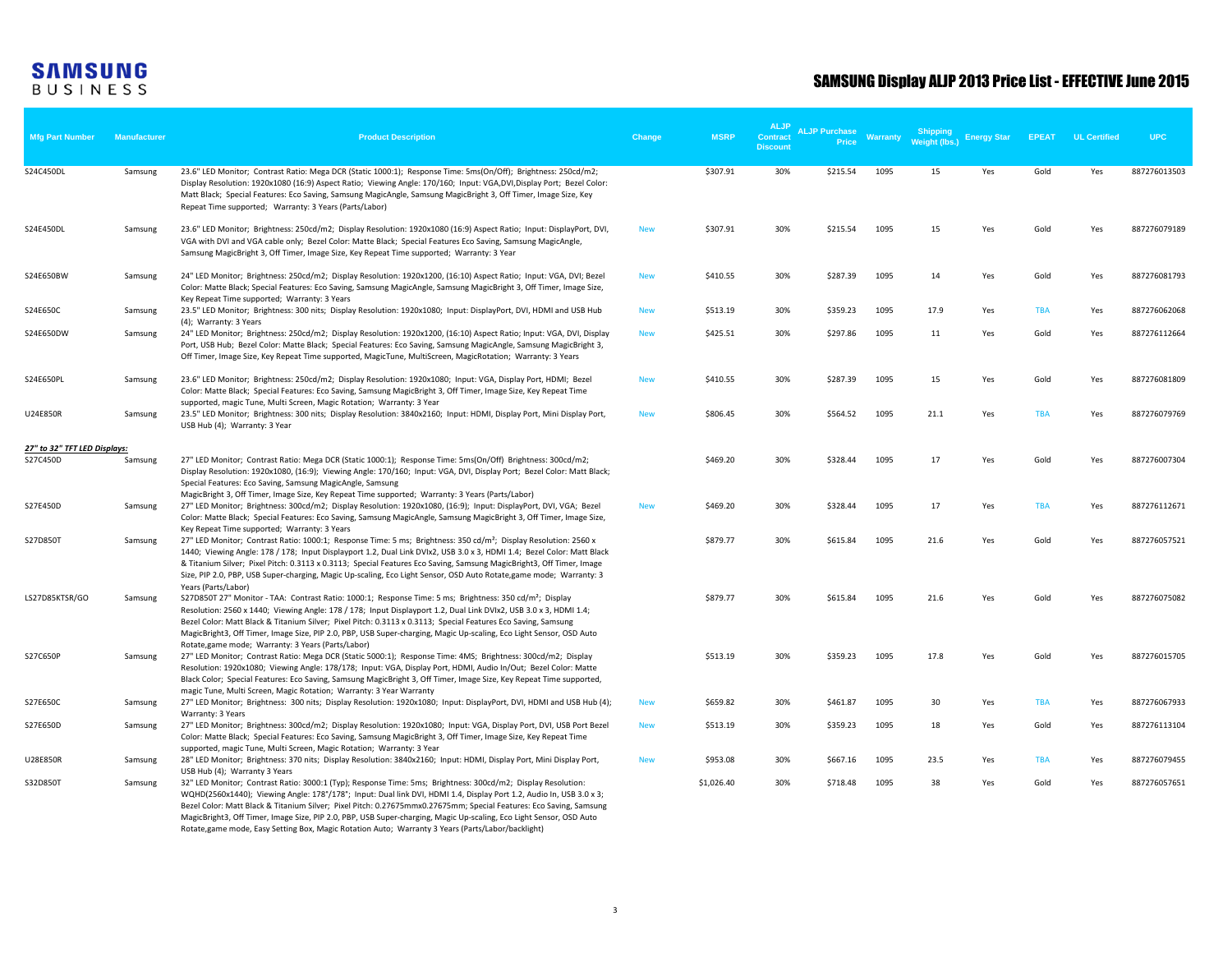| <b>Mfg Part Number</b>                      | <b>Manufacturer</b> | <b>Product Description</b>                                                                                                                                                                                                                                                                                                                                                                                                                                                                                                                                                                                                                             | Change               | <b>MSRP</b> | <b>ALJP</b><br>Contract<br><b>Discount</b> | <b>ALJP Purchase</b><br>Price | <b>Warranty</b> | <b>Shipping</b><br><b>Weight (lbs.)</b> | <b>Energy Star</b> | <b>EPEAT</b> | <b>UL Certified</b> | <b>UPC</b>    |
|---------------------------------------------|---------------------|--------------------------------------------------------------------------------------------------------------------------------------------------------------------------------------------------------------------------------------------------------------------------------------------------------------------------------------------------------------------------------------------------------------------------------------------------------------------------------------------------------------------------------------------------------------------------------------------------------------------------------------------------------|----------------------|-------------|--------------------------------------------|-------------------------------|-----------------|-----------------------------------------|--------------------|--------------|---------------------|---------------|
| U32D970Q                                    | Samsung             | Contrast Ratio: Mega DCR (Typical 1000:1); Response: Time 8ms; Brightness: 350 cd/m2; Display Resolution: UHD<br>(3840 x 2160); Viewing Angle: 178° / 178°; Input: DVI, Display Port, HDMI, USB Hub; Special Features: Quad & Dual<br>Windows PBP, PIP 2.0, Eco Saving, Off Timer, Image Size, USB Super-charging, UHD Up-scaling, OSD Auto Rotate, Easy<br>Setting Box, Magic Rotation Auto (Win7/Win8-32bit/64bit), OS Compatibility (Windows, MAC); Warranty: 3 year                                                                                                                                                                                |                      | \$2,492.70  | 30%                                        | \$1,744.89                    | 1095            | 37.5                                    | Yes                | No           | Yes                 | 887276056623  |
| U32E850R                                    | Samsung             | 31.5" LED Monitor; Brightness: 300 nits; Display Resolution: 3840x2160; Input: HDMI, Display Port, Mini Display Port,<br>USB Hub (4); Warranty: 3 Years                                                                                                                                                                                                                                                                                                                                                                                                                                                                                                | <b>New</b>           | \$1,759.50  | 30%                                        | \$1,231.65                    | 1095            | 30                                      | Yes                | <b>TBA</b>   | Yes                 | 887276099422  |
| <u> Zero Client DIsplays:</u><br>NX-N2-T    | Samsung             | Zero Client Desktop; PCOIP (Tera2) TAA Compliant; Zero Client Desktop; PCOIP (Tera2) TAA Compliant Teradici Tera2321<br>(Tera2); VMware View;DDR3 512MB;Realtek ALC886;VMware View 5.1 Pending;Fanless;Single Display Port: 2560 x<br>1600, Single DVI: 1920x1200 (2560 x 1600 w/Splitter), Dual Display Port + DVI: 1920 x 1200;10/100/1000 Ethernet<br>(RJ45), USB 2.0 x 6 (4 Back, 2 Front), Headphone Out, MIC In, DisplayPort 1.2 Out, DVI-I Out; 2W Speaker                                                                                                                                                                                      |                      | \$436.67    | 30%                                        | \$305.67                      | 1095            | 2.9                                     | n/a                | n/a          | Yes                 | 887276053806  |
| NB-NH                                       | Samsung             | Cloud Stand, (no display) Zero Client PCOIP (Tera 2); Input: USB 2.0 x 4, RS232C/VGA Out, DVI - D, Audio Out, Mic In,<br>Headphone Out, Gigabit Ethernet; Bezel Color: Black; Special Features: Tera2321 / DDR3 (512MB) / Spk / Fanless,<br>Gigabit Ethernet, Booting Speed of 13 Sec.; Description: Speaker:1W x 2EA(stereo), HAS (Pivot, Tilt); Warranty: 3 Years                                                                                                                                                                                                                                                                                    |                      | \$436.67    | 30%                                        | \$305.67                      | 1095            | $\overline{4}$                          | n/a                | n/a          | Yes                 | 729507817309  |
| NC191-T                                     | Samsung             | Parts/Labor<br>19" Cloud Display 19, Zero Client (TAA Compliant); Contrast Ratio: 1000 : 1; Response Time: 5 ms<br>Brightness: 250 cd/m2; Display Resolution: 1,280 x 1,024 (5:4) Aspect Ratio; Viewing Angle: 170 / 160 (CR over 10);<br>Input: VGA, DVI, USB 2.0 x 4, MIC In, Audio In, Headphone Out; Bezel Color: Black;<br>Special Features: Teradici TERA2321, DDR3 512MB, All-in-one Form factor; Description: LED Display, Gigabit Ethernet,                                                                                                                                                                                                   |                      | \$698.33    | 30%                                        | \$488.83                      | 1095            | 13                                      | n/a                | n/a          | Yes                 | 8806085435247 |
| <b>NC221</b>                                | Samsung             | 16.7 Million Color Support, Speaker(1W x 2ea); Warranty: 3 Years Parts/Labor<br>22" Zero Client PCOIP (Tera 2) Cloud Display; Contrast Ratio: 1000:1; Response Time: 5ms; Brightness: 250cd/m2;<br>Display Resolution: 1920x1200; Viewing Angle: 170/160; Input: VGA - IN, DVI - Out, USB 2.0; Bezel Color: Black; Pixel<br>Pitch: 0.294 x 0.294mm; Special Features Teradici TERA2321, Graphic RAM DDR3 512MB, 16.7 Million Color Support, 1W<br>x 2EA stereo; Warranty: 3 Years (Parts/Labor)                                                                                                                                                        |                      | \$658.33    | 30%                                        | \$460.83                      | 1095            | 12.9                                    | n/a                | n/a          | Yes                 | 8806085641303 |
| <b>NC221-S</b>                              | Samsung             | 21.5" Zero Client AiO Cloud Display; Contrast Ratio: 1000 : 1; Response Time: 5 ms; Brightness: 250 cd/m2; Display<br>Resolution: 1,920 x 1,080 (16:9) Aspect Ratio; Input: VGA, DVI, USB 2.0x6, MIC in, Audio In, Headphone Out; Bezel<br>Color: Black; Special Features: Zero Client AiO Display 21.5 (16:9), PCoIP (Tera2) with 6 USB Ports; Warranty: 3 Years                                                                                                                                                                                                                                                                                      | <b>New</b>           | \$658.33    | 30%                                        | \$460.83                      | 1095            | 13                                      | n/a                | n/a          | Yes                 | 887276098494  |
| <b>NC241-T</b>                              | Samsung             | Cloud Display 23.6, Zero Client; TAA Compliant, PCOIP (Tera 2); Contrast Ratio: 1000: 1; Response Time: 5 ms;<br>Brightness: 300 cd/m2; Display Resolution: 1,920 x 1,080 (16:9) Aspect Ratio; Viewing Angle: 170 / 160 deg (CR>10) /<br>178 / 170 deg (CR >5); Input: VGA, DVI, USB 2.0x4, MIC in, Audio In, Headphone Out; Bezel Color: Black; Special<br>Features: Processor(TERA 2321) GPU(DDR3 512MB), All-inone Form Factor; Description: Gigabit Ethernet, 16.7million<br>Color Support, HAS (Pivot, Tilt, Swivel), Speaker(1W x 2ea); Warranty: 3 Years Parts/Labor                                                                            | Country of<br>Origin | \$715.00    | 30%                                        | \$500.50                      | 1095            | 16                                      | n/a                | n/a          | Yes                 | 8806085435254 |
| <b>NC241-TS</b>                             | Samsung             | 23.6" Zero Client AiO Cloud Display; Contrast Ratio: 1000: 1; Response Time: 5 ms; Brightness: 300 cd/m2; Display<br>Resolution: 1,920 x 1,080 (16:9) Aspect Ratio; Viewing Angle: 170 / 160 deg (CR>10) / 178 / 170 deg (CR >5); Input:<br>VGA, DVI, USB 2.0x4, MIC in, Audio In, Headphone Out; Bezel Color: Black; Special Features: Zero Client AiO Display<br>23.6 (16:9); TAA Compliant PCoIP (Tera2) with 6 USB Ports; Warranty: 3 Years Parts/Labor                                                                                                                                                                                            | <b>New</b>           | \$715.00    | 30%                                        | \$500.50                      | 1095            | 16                                      | n/a                | n/a          | Yes                 | 887276065090  |
| <b>NC241-TW</b>                             | Samsung             | 23.6" Zero Client AiO Cloud Display; Contrast Ratio: 1000 : 1; Response Time: 5 ms; Brightness: 300 cd/m2; Display<br>Resolution: 1,920 x 1,080 (16:9) Aspect Ratio; Input: VGA, DVI, USB 2.0x4, MIC in, Audio In, Headphone Out; Bezel<br>Color: white; Special Features: Zero Client AiO Display 23.6 (16:9); TAA Compliant PCoIP (Tera2) with 6 USB Ports;<br>Warranty: 3 Years Parts/Labor                                                                                                                                                                                                                                                         | <b>New</b>           | \$715.00    | 30%                                        | \$500.50                      | 1095            | 17                                      | n/a                | n/a          | Yes                 | 887276065038  |
| 10", 32" & 40" TFT LCD Displays:<br>DB22D-P | Samsung             | 22" Commercial LED LCD Display - TAA; Contrast Ratio: 1000:1; Response Time: 5ms; Brightness: 250 nits; Display<br>Resolution: 1920x1080 (16:9); Viewing Angle: 178:178; Input: VGA D-SUB, HDMI, Stereo Mini Jack; Bezel Color: Black;<br>Special Features: Temperature Sensor, Pivot Display, Image Rotation, Button Lock, Clock Battery(80hrs Clock Keeping),<br>Built in Speaker, WiFi Module Embedded, Magic Clone(to USB), Auto Source Switching & Recovery, RS232C/RJ45<br>MDC, Plug and Play (DDC2B), PIP/PBP, Smart Scheduling, Smart F/W update, Built In MagicInfo Player S2; Warranty: 3<br>Years On-Site (Parts / Labor / Backlight)       |                      | \$460.00    | 24%                                        | \$349.60                      | 1095            | 10.8                                    | n/a                | n/a          | Yes                 | 887276039541  |
| DB22D-T                                     | Samsung             | 22" Commercial LED LCD Touch Display - TAA; Contrast Ratio: 1000:1; Response Time: 5ms; Brightness: 250 nits;<br>Display Resolution: 1920x1080 (16:9); Viewing Angle: 178:178; Input: VGA D-SUB, HDMI, Stereo Mini Jack; Bezel Color:<br>Black; Special Features: Temperature Sensor, Pivot Display, Image Rotation, Button Lock, Clock Battery(80hrs Clock<br>Keeping), Built in Speaker, WiFi Module Embedded, Magic Clone(to USB), Auto Source Switching & Recovery,<br>RS232C/RJ45 MDC, Plug and Play (DDC2B), PIP/PBP, Smart Scheduling, Smart F/W update, Built In MagicInfo Player S2;<br>Warranty: 3 Years On-Site (Parts / Labor / Backlight) |                      | \$808.00    | 24%                                        | \$614.08                      | 1095            | 12.5                                    | n/a                | n/a          | Yes                 | 887276039558  |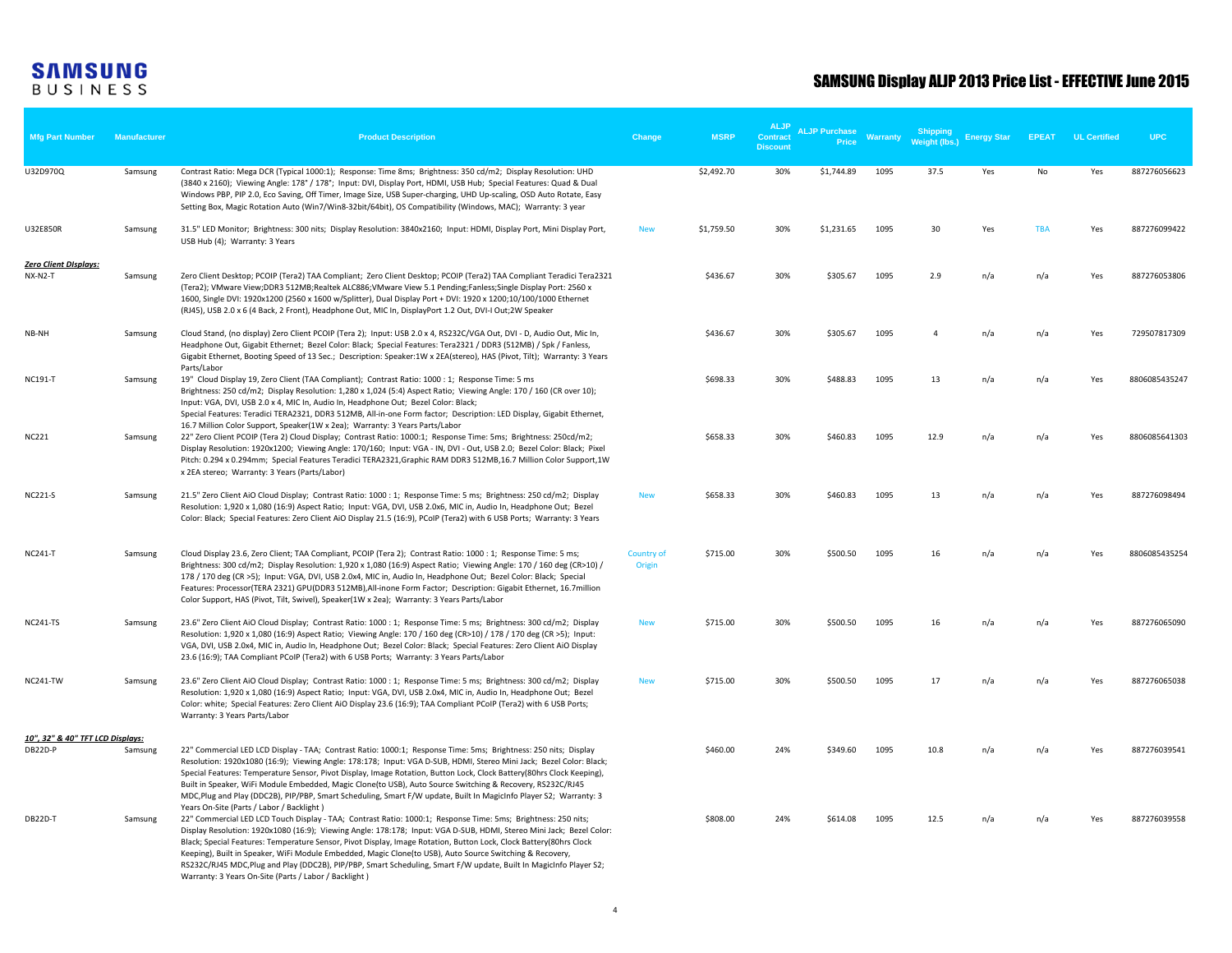| <b>Mfg Part Number</b> | Manufacturer | <b>Product Description</b>                                                                                                                                                                                                                                                                                                                                                                                                                                                                                                                                                                                                                                                                                                                                                             | Change     | <b>MSRP</b> | <b>ALJP</b><br>Contract<br><b>Discount</b> | <b>ALJP Purchase</b><br>Price | <b>Warranty</b> | Shipping<br><b>Weight (lbs.</b> | <b>Energy Star</b> | <b>EPEAT</b> | <b>UL Certified</b> | <b>UPC</b>    |
|------------------------|--------------|----------------------------------------------------------------------------------------------------------------------------------------------------------------------------------------------------------------------------------------------------------------------------------------------------------------------------------------------------------------------------------------------------------------------------------------------------------------------------------------------------------------------------------------------------------------------------------------------------------------------------------------------------------------------------------------------------------------------------------------------------------------------------------------|------------|-------------|--------------------------------------------|-------------------------------|-----------------|---------------------------------|--------------------|--------------|---------------------|---------------|
| UD22B                  | Samsung      | 22" Ultra Narrow Bezel Professional LED LCD Display with Square Aspect Ratio - TAA; Contrast Ratio: 4000:1; Response<br>Time: 8ms; Brightness: 450nit; Display Resolution: 960x960; Viewing Angle: 178/178; Input: DVI-D (in/out),<br>DisplayPort, HDMI, Stereo Mini Jack (out), RS232C (in/out), RJ45; Bezel Color: Matte Black; Special Features: Square<br>ratio, super narrow bezel, SBB-A, digital daisy chains, lamp error detection, anti-image retention, RS-232C/RJ45 MDC,<br>video wall (up to 10 x 10), button lock and Smart Scheduling; Warranty: 3 Years On-Site (Parts/Labor/Backlight)                                                                                                                                                                                 |            | \$1,662.00  | 24%                                        | \$1,263.12                    | 1095            | 16.9                            | n/a                | n/a          | Yes                 | 8806085204966 |
| DB10D                  | Samsung      | 10" Commercial LED Display - Contrast Ratio: 900:1; Response Time: 30ms; Brightness: 450 Cd/m2; Display<br>Resolution: 1280 X 800; Viewing Angle: 178:178; Input: HDMI; Bezel Color: Black; Pixel Pitch: 0.1695(H) x 0.1695 (V);<br>Special Features Magic Clone(to USB), Auto Source Switching & Recovery, RS232C/RJ45 MDC, Plug and Play (DDC2B),<br>Image Rotation, Built In MagicInfo Player S2, Firmware Update by Network, LFD New Home Screen, Predefined<br>Templates for Vertical Usage, Mobile Control, Event Schedule, Backup Player, Magic Info Support, Temperature Sensor,<br>Portrait Installation Support, Button Lock, Clock Battery(80hrs Clock Keeping), Built in Speaker, WiFi Module Embedded,<br>SD Card Slot; Warranty: 3 Years On-Site (Parts/Labor/Backlight) |            | \$385.00    | 24%                                        | \$292.60                      | 1095            | 2.6                             | n/a                | n/a          | Yes                 | 887276085951  |
| ED32D                  | Samsung      | 32" LED LCD Commercial Display - TAA; Contrast Ratio: 4000:1; Response Time: 8ms; Brightness: 330 nits; Display<br>Resolution: 1366x768 (16:9); Viewing Angle: 178°/178°; Input: VGA (D-SUB), DVI-D, Component/Composite, HDMI,<br>Stereo Mini Jack; Pixel Pitch: 0.17025(H) x 0.51075(V); Special Features: Built in Speaker(10W + 10W), PIP/PBP, Narrow<br>Bezel, Light Weight, RS232 In/Out 1 D-Sub & 1 HDMI, No function key; Warranty: 3 Years On-Site<br>(Parts/Labor/Backlight)                                                                                                                                                                                                                                                                                                 |            | \$654.00    | 24%                                        | \$497.04                      | 1095            | 16.8                            | Yes                | n/a          | Yes                 | 8806086012713 |
| DB32E                  | Samsung      | 32" Commercial LED LCD Display - TAA; Contrast Ratio: 5000:1; Response Time: 8ms; Brightness: 350nit; Display<br>Resolution: 1920x1080 (16:9); Viewing Angle: 178:178; Input: Analog D-SUB, DVI-D(HDMI Common), HDMI1,<br>Component(CVBS Common), Stereo mini Jack, USB 2.0 x 1; Pixel Pitch: 0.12125(H) x 0.36375(V); Warranty: 3 Years On-<br>Site (Parts / Labor / Backlight)                                                                                                                                                                                                                                                                                                                                                                                                       | <b>New</b> | \$783.00    | 24%                                        | \$595.08                      | 1095            | 13                              | Yes                | <b>TBA</b>   | Yes                 | 8806086669269 |
| DM32E                  | Samsung      | 32" Commercial LED LCD Display - TAA; Contrast Ratio: 5000:1; Response Time: 8ms; Brightness: 400nit; Display<br>Resolution: 1920x1080 (16:9); Viewing Angle: 178:178; Input: Analog D-SUB, DVI-D(HDMI Common), HDMI1<br>Component(CVBS Common), Stereo mini Jack, USB 2.0 x 1; Pixel Pitch: 0.12125(H) x 0.36375(V); Warranty: 3 Years On-<br>Site (Parts / Labor / Backlight)                                                                                                                                                                                                                                                                                                                                                                                                        | <b>New</b> | \$838.00    | 24%                                        | \$636.88                      | 1095            | 13                              | Yes                | <b>TBA</b>   | Yes                 | 8806086656443 |
| ED40D                  | Samsung      | 40" LED LCD Commercial Display - TAA; Contrast Ratio: 5000:1; Response: Time 8ms; Brightness: 350 nits; Display<br>Resolution: 1920x1080 (16:9); Viewing Angle: 178°/178°; Input: VGA (D-SUB), DVI-D, Component/Composite, HDMI;<br>Pixel Pitch: 0.15375(H) x 0.46125(V); Special Features: Built in Speaker(10W + 10W), PIP/PBP, Narrow Bezel, Light<br>Weight, RS232 In/Out 1 D-Sub & 1 HDMI, No function key; Warranty: 3 Years On-Site (Parts / Labor / Backlight)                                                                                                                                                                                                                                                                                                                 |            | \$998.00    | 24%                                        | \$758.48                      | 1095            | 25.1                            | Yes                | n/a          | Yes                 | 8806086012591 |
| DB40E                  | Samsung      | 40" Commercial LED LCD Display - TAA; Viewable Area: 40 inches; Response Time: 8ms; Brightness: 350nit; Display<br>Resolution: 1920x1080 (16:9); Viewing Angle: 178:178; Input: Analog D-SUB, DVI-D(HDMI Common), HDMI1,<br>Component(CVBS Common), Stereo mini Jack, USB 2.0 x 1; Pixel Pitch: 0.15375(H) x 0.46125(V); Warranty: 3 Years On-<br>Site (Parts / Labor / Backlight)                                                                                                                                                                                                                                                                                                                                                                                                     | <b>New</b> | \$1,029.00  | 24%                                        | \$782.04                      | 1095            | 20                              | Yes                | <b>TBA</b>   | Yes                 | 8806086656450 |
| DM40F                  | Samsung      | 40" Commercial LED LCD Display - TAA; Contrast Ratio: 5000:1; Response Time: 8ms; Brightness: 450nit; Display<br>Resolution: 1920x1080 (16:9); Viewing Angle: 178:178; Input: Analog D-SUB, DVI-D(HDMI Common), Display Port 1.2,<br>HDMI1, HDMI2(except KR, NA) Component(CVBS Common), Stereo mini Jack, USB 2.0 x 1; Pixel Pitch: 0.15375(H) x<br>0.46125(V); Warranty: 3 Years On-Site (Parts / Labor / Backlight)                                                                                                                                                                                                                                                                                                                                                                 | <b>New</b> | \$1,177.00  | 24%                                        | \$894.52                      | 1095            | 20                              | Yes                | TBA          | Yes                 | 8806086669276 |
| DH40F                  | Samsung      | 40" Commercial LED LCD Display - TAA; Contrast Ratio: 5000:1; Response Time: 8ms; Brightness: 700nit; Display<br>Resolution: 1920x1080 (16:9); Viewing Angle: 178:178; Input: Analog D-SUB, DVI-D(HDMI Common), Display Port 1.2,<br>HDMI1 Component(CVBS Common), Stereo mini Jack, USB 2.0 x 1; Pixel Pitch: 0.15375(H) x 0.46125(V); Warranty: 3<br>Years On-Site (Parts / Labor / Backlight)                                                                                                                                                                                                                                                                                                                                                                                       | <b>New</b> | \$1,638.00  | 24%                                        | \$1,244.88                    | 1095            | 20.1                            | Yes                | <b>TBA</b>   | Yes                 | 8806086646970 |
| <b>H32B</b>            | Samsung      | 32" Hybrid LED Display - TAA; Contrast Ratio: 3500:1; Response Time: 8ms; Brightness: 300cd/m2; Display Resolution:<br>1366x768; Viewing Angle: 170/160; Input: HDMIx3 (1 supports DVI), Component, AV2, Antenna, USB, PC/DVI Audio In,<br>Component Audio In, AV Audio In; Bezel Color: Glossy Black; Special Features: Built in Speaker, RS232, Plug and Play<br>(through USB), PIP/PBP, Narrow Bezel, Light Weight, Built in Button Lock; Warranty: 3 Years Onsite<br>Parts/Labor/Backlight; Warrranty: 2 Years On-Site (Parts/Labor/Backlight)                                                                                                                                                                                                                                     |            | \$613.00    | 24%                                        | \$465.88                      | 730             | 17.9                            | Yes                | n/a          | Yes                 | 8806085179356 |
| H40B                   | Samsung      | 46" Hybrid LED Display - TAA; Contrast Ratio: 3500:1; Response Time: 8ms; Brightness: 300cd/m2; Display Resolution:<br>1920x1080; Viewing Angle: 170/160; Input: HDMIx3 (1 supports DVI), Component, AV2, Antenna, USB, PC/DVI Audio In,<br>Component Audio In, AV Audio In; Bezel Color: Glossy Black; Special Features: Built in Speaker, RS232, Plug and Play<br>(through USB), PIP/PBP, Narrow Bezel, Light Weight, Built in Button Lock; Warranty: 3 Years Onsite<br>Parts/Labor/Backlight; Warrranty: 2 Years On-Site (Parts/Labor/Backlight)                                                                                                                                                                                                                                    |            | \$962.00    | 24%                                        | \$731.12                      | 730             | 29.5                            | n/a                | n/a          | Yes                 | 8806085179387 |
| <b>PE40C</b>           | Samsung      | 40" Commercial LED LCD Display - TAA; Contrast Ratio: 4000:1; Response Time: 8ms; Brightness: 700nit; Display<br>Resolution: 1920 x 1080 (16:9); Viewing Angle: 178:178; Input: VGA (D-Sub 15 Pin), DVI-D (In/Out), DisplayPort,<br>Composite, HDMI, Stereo Mini Jack (In/Out); Bezel Color: Black; Pixel Pitch: 0.15375(H) X 0.46125(V); Special Features:<br>Anit Reflection, Non Glossy Design, Magic Clone(to USB), Auto Source Switching & Recovery, Built in Speaker, Image<br>Rotation, (10W + 10W), Plug and Play (through USB), Narrow Bezel, Slim Depth (35.1mm), Video Wall(10x10), Built In<br>MagicInfo(Lite, Premium-S, Videowall-S); Warranty: 3 Years On-Site (Parts/Labor/Backlight)                                                                                  |            | \$2,275.00  | 24%                                        | \$1,729.00                    | 1095            | 35.5                            | Yes                | n/a          | Yes                 | 8806085649026 |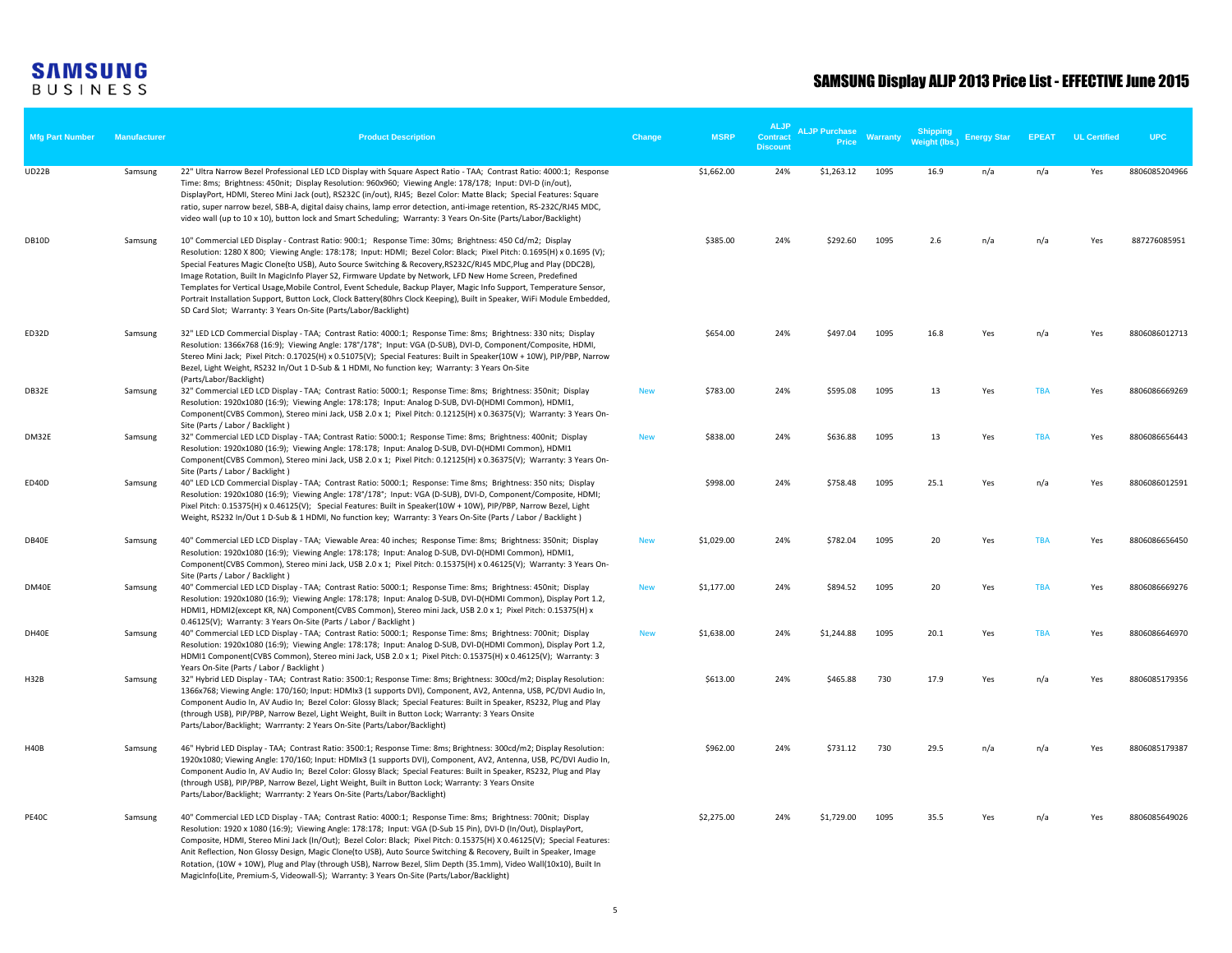| <b>Mfg Part Number</b>                     | <b>Manufacturer</b> | <b>Product Description</b>                                                                                                                                                                                                                                                                                                                                                                                                                                                                                                                                                                                                                                                                                                                                                                                                                                                                                                                      | Change     | <b>MSRP</b> | <b>ALJP</b><br><b>Contract</b><br><b>Discount</b> | <b>ALJP Purchase</b><br>Price | Warranty | Shipping<br>Weight (lbs.) | <b>Energy Star</b> | <b>EPEAT</b> | <b>UL Certified</b> | <b>UPC</b>    |
|--------------------------------------------|---------------------|-------------------------------------------------------------------------------------------------------------------------------------------------------------------------------------------------------------------------------------------------------------------------------------------------------------------------------------------------------------------------------------------------------------------------------------------------------------------------------------------------------------------------------------------------------------------------------------------------------------------------------------------------------------------------------------------------------------------------------------------------------------------------------------------------------------------------------------------------------------------------------------------------------------------------------------------------|------------|-------------|---------------------------------------------------|-------------------------------|----------|---------------------------|--------------------|--------------|---------------------|---------------|
| 46" & 48" TFT LCD Displays:<br><b>H46B</b> | Samsung             | 46" Hybrid LED Display - TAA; Contrast Ratio: 3500:1; Response Time: 8ms; Brightness: 300cd/m2; Display Resolution:<br>1920x1080; Viewing Angle: 170/160; Input: HDMIx3 (1 supports DVI), Component, AV2, Antenna, USB, PC/DVI Audio In,<br>Component Audio In, AV Audio In; Bezel Color: Glossy Black; Special Features: Built in Speaker, RS232, Plug and Play<br>(through USB), PIP/PBP, Narrow Bezel, Light Weight, Built in Button Lock; Warranty: 3 Years Onsite<br>Parts/Labor/Backlight; Warrranty: 2 Years On-Site (Parts/Labor/Backlight)                                                                                                                                                                                                                                                                                                                                                                                             |            | \$1,268.00  | 24%                                               | \$963.68                      | 730      | 35.4                      | n/a                | n/a          | Yes                 | 8806085179417 |
| OH46D                                      | Samsung             | 46-inch High Brightness Commercial LED Outdoor Display - TAA; Response Time: 6ms; Brightness: 3,000 cd/m2;<br>Display Resolution: 1920x1080 (16:9); Viewing Angle: 178/178; Input HDMI1, HDMI2, HDBaseT(LAN Common); Pixel<br>Pitch: 1018.08 x 572.67; Special Features: IP56 Certified for Simple Enclosure Outdoor, Protection Glass(Anti Graffiti,<br>Infrared Reduce), Polarized Sun Glasses Viewable in any direction, HD Base T for Long Distance Installalling, Portrait<br>Installation Support, Button Lock, Lamp Error Detection, Auto Brightness Control with Ambient Brightness Sensor, Anti<br>Image Retention, Temperature Sensor, Pivot Display, MagicInfo S, Smart Scheduling, RJ45 MDC, PIP/PBP, Auto Source<br>Switching & Recovery Description 46-inch High Brightness Commercial; Warranty: 3 Years On - Site<br>(Parts/Labor/Backlight)                                                                                    | <b>New</b> | \$7,385.00  | 24%                                               | \$5,612.60                    | 1095     | 120                       | <b>TBA</b>         | <b>TBA</b>   | Yes                 | 8806086705271 |
| OM46D-K                                    | Samsung             | 46-inch High Brightness Commercial LED Display (Open Frame Panel) - TAA; Contrast Ratio: 5000:1; Response Time:<br>6ms; Brightness: 2,500 cd/m2; Display Resolution: 1920x1080 (16:9); Viewing Angle: 178°/178°; Input: Analog D-SUB,<br>DVI-D, Display Port 1.2, HDMI x 2, Component CVBS Common, Stereo Mini Jack; Pixel Pitch: 1018.08(H) x 572.67(V);<br>Special Features: Plug and Play, MagicInfo S2, Slide in Module, Digital Daisy Chains(100ea), Lamp Error Detection, Anti<br>Image Retention, Temperature Sensor, RS232C/RJ45 MDC, PIP/PBP, Video Wall(10x10), Portrait Installation Support,<br>Button Lock, Smart Scheduling, WiFi Embedded, Sunglasses Viewable; Warranty 3: Years On - Site<br>(parts/Labor/Backlight)                                                                                                                                                                                                           |            | \$4,077.00  | 24%                                               | \$3,098.52                    | 1095     | 53.3                      | n/a                | n/a          | Yes                 | 887276085050  |
| OM46D-W                                    | Samsung             | 46-inch High Brightness Commercial LED Display - TAA; Contrast Ratio: 5000:1; Response Time: 6ms; Brightness: 2,500<br>cd/m2; Display Resolution: 1920x1080 (16:9); Viewing Angle: 178°/178°; Input: Analog D-SUB, DVI-D, Display Port 1.2,<br>HDMI x 2, Component CVBS Common, Stereo Mini Jack; Pixel Pitch: 1018.08(H) x 572.67(V); Special Features: Plug and<br>Play, MagicInfo S2, Slide in Module, Digital Daisy Chains(100ea), Built in Speakers, Lamp Error Detection, Antilmage<br>Retention, Temperature Sensor, RS232C/RJ45 MDC, PIP/PBP, Video Wall(10x10), Portrait Installation Support, Button<br>Lock, Smart Scheduling, WiFi Embedded, Sunglasses Viewable; Warranty: 3 Years On - Site (Parts/Labor/Backlight)                                                                                                                                                                                                               |            | \$4,308.00  | 24%                                               | \$3,274.08                    | 1095     | 55.3                      | n/a                | n/a          | Yes                 | 887276085067  |
| <b>PE46C</b>                               | Samsung             | 46" Commercial LED LCD Display - TAA; Contrast Ratio: 4,000:1; Response Time: 8ms; Brightness: 700nit; Display<br>Resolution: 1920 x 1080 (16:9); Viewing Angle: 178°/178°; Input: VGA (D-Sub 15 Pin), DVI-D (In/Out), DisplayPort,<br>Composite, HDMI, Stereo Mini Jack (In/Out); Bezel Color: Black; Pixel Pitch: 0.17675(H) X 0.53025(V); Special Features:<br>Anit Reflection, Non Glossy Design, Magic Clone(to USB), Auto Source Switching & Recovery, Built in Speaker, Image<br>Rotation, (10W + 10W), Plug and Play (through USB), Narrow Bezel, Slim Depth (35.1mm), Video Wall(10x10), Built In<br>MagicInfo(Lite, Premium-S, Videowall-S); Warranty: 3 Years On-Site (Parts/Labor/Backlight)                                                                                                                                                                                                                                        |            | \$2,859.00  | 24%                                               | \$2,172.84                    | 1095     | 36.5                      | Yes                | n/a          | Yes                 | 8806085649033 |
| <b>UD46C-B</b>                             | Samsung             | 46' Ultra Narrow Bezel Commercial LED LCD Display - TAA; Contrast Ratio: 3,500:1; Response Time: 8ms; Brightness:<br>450nit; Display Resolution: 1920 x 1080 (16:9); Viewing Angle: 178/178; Input: VGA (D-sub 15 pin), DVI-D, Composite,<br>HDMI (x2), Component (thru VGA port, adapter not included), RCA (L/R), Stereo Mini Jack; Bezel Color: Black; Pixel<br>Pitch: 0.53025mm(H)*0.53025mm(V); Special Features: Auto Source Switchinig & Recovery, Lamp Error Detection, Anti<br>Retention(Haze 11%), Temperature Sensor, RS232C/RJ45 MDC,Plug and Play (DDC2B), PIP/PBP, Video Wall(10x10), Pivot<br>Display, Button Lock, DVI Digital Daisy Chain, Smart Scheduling, Smart F/W update, Clock Battery(80hrs Clock Keeping);<br>Warranty: 3 Years On-Site (Parts/Labor/Backlight)                                                                                                                                                        |            | \$4,229.00  | 24%                                               | \$3,214.04                    | 1095     | 68.8                      | 6.0                | n/a          | Yes                 | 8806085473966 |
| UD46D-P                                    | Samsung             | 46" Ultra Narrow Bezel Commercial LED LCD Display - TAA; Contrast Ratio: 3500:1; Response Time: 8ms; Brightness:<br>700 nits; Display Resolution: 1920 x 1080 (16:9); Viewing Angle: 178/178; Input: VGA D Sub, DVI-D, Display Port 1.2, 2<br>HDMI, Component/Composite, Stereo Mini Jack; Bezel Color: Black; Special Features SD Card Slot, ACM<br>Support(Advanced Color Management), Magic Clone(to USB), Auto Source Switching & Recovery, Lamp Error Detection,<br>Anti Retention(Haze 44%), Temperature Sensor, RS232C/RJ45 MDC, Plug and Play (DDC2B), PIP/PBP, Video Wall(10x10),<br>Pivot Display, Image Rotation, Button Lock, DP 1.2 Digital Daisy Chain(Supporting 2x2 UHD Resolution, HDCP Support),<br>Smart Scheduling, Smart F/W update, Clock Battery(80hrs Clock Keeping), Built In MagicInfo, Internal Media Player:<br>Cortex-A9 1GHz Dual Core, 1GB DDR3, 8GB FDM, USB 2.0, Linux OS; Warranty: 3 year onsite parts/labor |            | \$5,845.00  | 24%                                               | \$4,442.20                    | 1095     | 49.5                      | Yes                | n/a          | Yes                 | 8806086426213 |
| ED46D                                      | Samsung             | 46" LED LCD Commercial Display - TAA; Contrast Ratio: 5000:1; Response Time: 8ms; Brightness: 350 nits; Display<br>Resolution: 1920x1080 (16:9); Viewing Angle: 178°/178°; Input: VGA (D-SUB), DVI-D, Component/Composite, HDMI,<br>Stereo Mini Jack; Pixel Pitch: 0.17675(H) x 0.53025(V); Special Features: Built in Speaker(10W + 10W), PIP/PBP, Narrow<br>Bezel, Light Weight, RS232 In/Out 1 D-Sub & 1 HDMI, No function key; Warranty 3: Years On-Site<br>(Parts/Labor/Backlight)                                                                                                                                                                                                                                                                                                                                                                                                                                                         |            | \$1,275.00  | 24%                                               | \$969.00                      | 1095     | 32.2                      | Yes                | n/a          | Yes                 | 8806086012720 |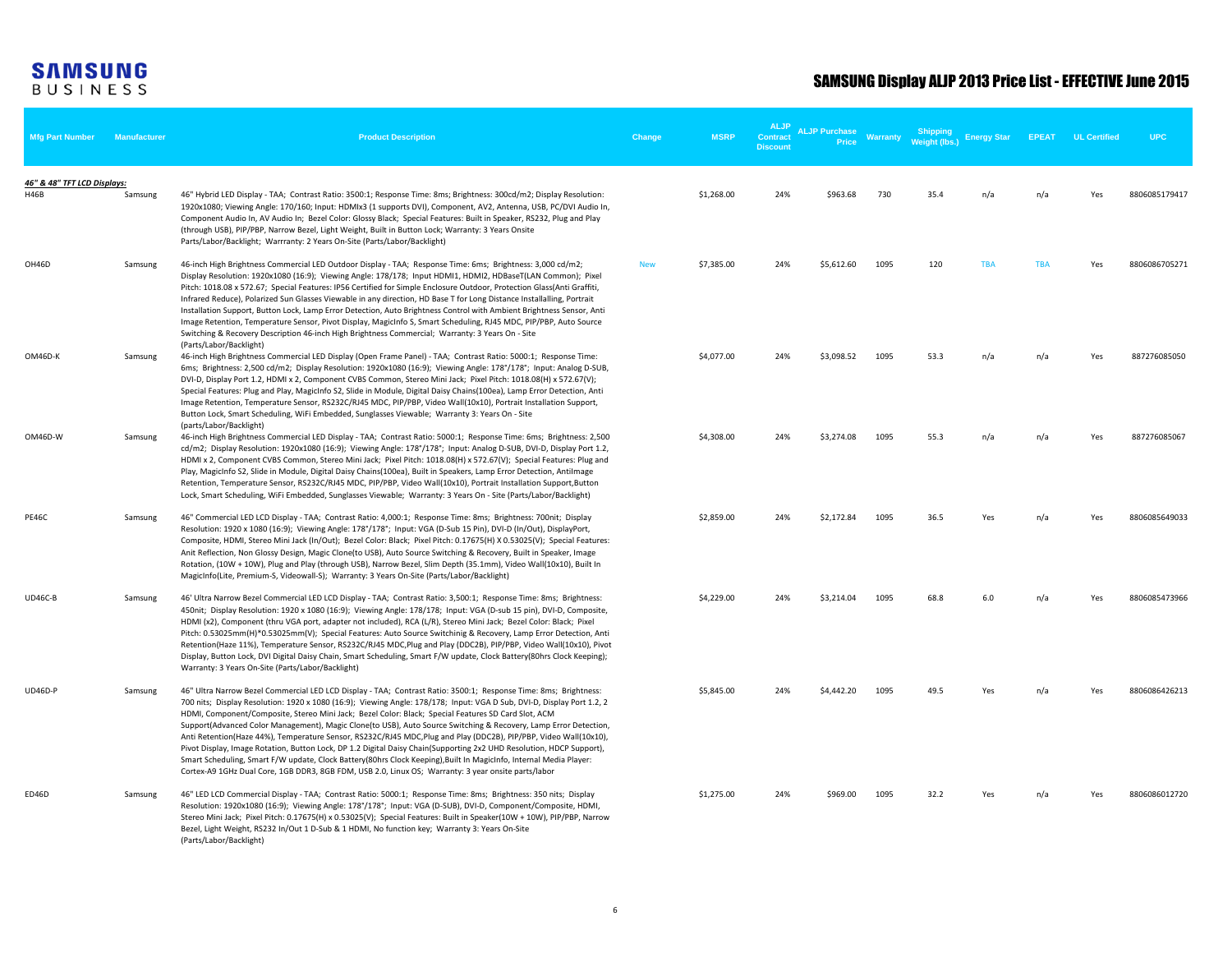| Mfg Part Number               | <b>Manufacturer</b> | <b>Product Description</b>                                                                                                                                                                                                                                                                                                                                                                                                                                                                                                                                                                                                                                                                                                                                                                                                                                                                                                                                                                                                                                                                   | Change     | <b>MSRP</b> | <b>ALJP</b><br><b>Contract</b><br><b>Discount</b> | <b>ALJP Purchase</b><br>Price | Warranty | <b>Shipping</b><br>Weight (lbs.) | <b>Energy Star</b> | <b>EPEAT</b> | <b>UL Certified</b> | <b>UPC</b>    |
|-------------------------------|---------------------|----------------------------------------------------------------------------------------------------------------------------------------------------------------------------------------------------------------------------------------------------------------------------------------------------------------------------------------------------------------------------------------------------------------------------------------------------------------------------------------------------------------------------------------------------------------------------------------------------------------------------------------------------------------------------------------------------------------------------------------------------------------------------------------------------------------------------------------------------------------------------------------------------------------------------------------------------------------------------------------------------------------------------------------------------------------------------------------------|------------|-------------|---------------------------------------------------|-------------------------------|----------|----------------------------------|--------------------|--------------|---------------------|---------------|
| UE46D                         | Samsung             | 46" Ultra Slim Bezel LED LCD Commercial Display - TAA; Contrast Ratio: 4000:1; Response Time: 8ms; Brightness: 450<br>nits; Display Resolution: 1920 × 1080 (16:9); Viewing Angle: 178°/178°; Input: VGA D-SUB, DVI-D, Display Port 1.2,<br>HDMI, Component/Composite; Pixel Pitch: 0.15375(H) X 0.46125(V); Special Features LED Slim Video wall, WiFi Module<br>Embedded, SD Card Slot, Super Clear Coating, Temperature Sensor, Pivot Display, Clock Battery(80hrs Clock Keeping),<br>Built in Speaker (10W x 2ch)Magic Clone(to USB), Auto Source Switching & Recovery, Lamp Error Detection,<br>RS232C/RJ45 MDC,Plug and Play (DDC2B), PIP/PBP, Image Rotation, Button Lock, DP 1.2 Digital Daisy Chain(Supporting<br>2x2 UHD Resolution, HDCP Support), Smart Scheduling, Smart F/W update, Built In MagicInfo Player S2, Video Wall<br>(15X15), Firmware Update by Network, LFD New Home Screen, PC-less VideoWall, Predefined Template for Vertical<br>Usage, Multi Channel, Mobile Control, Event Schedule, Backup Player; Warranty: 3 Years On-Site (Parts / Labor /<br>Backlight) |            | \$3,229.00  | 24%                                               | \$2,454.04                    | 1095     | 28                               | Yes                | n/a          | Yes                 | 8806086015462 |
| DB48E                         | Samsung             | 48" Commercial LED LCD Display - TAA; Viewable Area: 48 inches; Contrast Ratio: 5000:1; Response Time: 8ms;<br>Brightness: 350nit; Display Resolution: 1920x1080 (16:9); Viewing Angle: 178:178; Input: Analog D-SUB, DVI-D(HDMI<br>Common), HDMI1, Component(CVBS Common), Stereo mini Jack, USB 2.0 x 1; Pixel Pitch: 0.183(H) x 0.549(V);<br>Warranty: 3 Years On-Site (Parts / Labor / Backlight)                                                                                                                                                                                                                                                                                                                                                                                                                                                                                                                                                                                                                                                                                        | <b>New</b> | \$1,254.00  | 24%                                               | \$953.04                      | 1095     | 31                               | Yes                | <b>TBA</b>   | Yes                 | 8806086656337 |
| DH48E                         | Samsung             | 48" Commercial LED LCD Display - TAA; Contrast Ratio: 5000:1; Response Time: 8ms; Brightness: 700nit; Display<br>Resolution: 1920x1080 (16:9); Viewing Angle: 178:178; Input: Analog D-SUB, DVI-D(HDMI Common), Display Port 1.2,<br>HDMI1 Component(CVBS Common), Stereo mini Jack, USB 2.0 x 1; Pixel Pitch: 0.183(H) x 0.549(V); Warranty: 3 Years<br>On-Site (Parts / Labor / Backlight)                                                                                                                                                                                                                                                                                                                                                                                                                                                                                                                                                                                                                                                                                                 | <b>New</b> | \$2,154.00  | 24%                                               | \$1,637.04                    | 1095     | 35                               | Yes                | <b>TBA</b>   | Yes                 | 8806086646840 |
| DM48E                         | Samsung             | 48" Commercial LED LCD Display - TAA; Contrast Ratio: 5000:1; Response Time: 8ms; Brightness: 450nit; Display<br>Resolution: 1920x1080 (16:9); Viewing Angle: 178:178; Input: Analog D-SUB, DVI-D(HDMI Common), Display Port 1.2,<br>HDMI1, HDMI2(except KR, NA), Component(CVBS Common), Stereo mini Jack, USB 2.0 x 1; Pixel Pitch: 0.183(H) x<br>0.549(V); Warranty: 3 Years On-Site (Parts / Labor / Backlight)                                                                                                                                                                                                                                                                                                                                                                                                                                                                                                                                                                                                                                                                          | <b>New</b> | \$1,615.00  | 24%                                               | \$1,227.40                    | 1095     | 31                               | Yes                | <b>TBA</b>   | Yes                 | 8806086669283 |
| 55" to 105" TFT LCD Displays: |                     |                                                                                                                                                                                                                                                                                                                                                                                                                                                                                                                                                                                                                                                                                                                                                                                                                                                                                                                                                                                                                                                                                              |            |             |                                                   |                               |          |                                  |                    |              |                     |               |
| OM55D-K                       | Samsung             | 55" High Brightness Commercial LED Display (Open Frame Panel) - TAAContrast Ratio: 5000:1; Response Time: 6ms;<br>Brightness: 2,500 cd/m2; Display Resolution: 1920 x 1080 (16:9); Viewing Angle: 178°/178°; Input: Analog D-SUB, DVI-<br>D, Display Port 1.2, HDMI x 2, Component CVBS Common, Stereo Mini Jack; Pixel Pitch: 1209.6(H) x 680.4(V); Special<br>Features: Plug and Play, MagicInfo S2, Slide in Module, Digital Daisy Chains(100ea), Lamp Error Detection, Anti Image<br>Retention, Temperature Sensor, RS232C/RJ45 MDC, PIP/PBP, Video Wall(10x10), Portrait Installation Support, Button<br>Lock, Smart Scheduling, WiFi Embedded, Sunglasses Viewable; Warranty: 3 Years On - Site (Parts/Labor/Backlight                                                                                                                                                                                                                                                                                                                                                                 |            | \$5,846.00  | 24%                                               | \$4,442.96                    | 1095     | 62.6                             | n/a                | n/a          | Yes                 | 887276085074  |
| OM55D-W                       | Samsung             | 55" High Brightness Commercial LED Display - TAA; Contrast Ratio: 5000:1; Response Time: 6ms; Brightness: 2,500<br>cd/m2; Display Resolution: 1920 x 1080 (16:9); Viewing Angle: 178°/178°; Input: Analog D-SUB, DVI-D, Display Port<br>1.2, HDMI x 2, Component CVBS Common, Stereo Mini Jack; Pixel Pitch: 1209.6(H) x 680.4(V); Special Features: Plug<br>and Play, MagicInfo S2, Slide in Module, Digital; Daisy Chains(100ea), Built in Speakers, Lamp Error Detection, Anti<br>Image Retention, Temperature Sensor, RS232C/RJ45 MDC, PIP/PBP, Video Wall(10x10), Portrait Installation Support,<br>Button Lock, Smart Scheduling, WiFi Embedded, Sunglasses Viewable; Warranty: 3 Years On - Site<br>(Parts/Labor/Backlight                                                                                                                                                                                                                                                                                                                                                            |            | \$6,154.00  | 24%                                               | \$4,677.04                    | 1095     | 66.3                             | n/a                | n/a          | Yes                 | 887276085081  |
| PE55C                         | Samsung             | 55" Commercial LED LCD Display - TAA; Contrast Ratio: 4,000:1; Response Time: 8ms; Brightness: 700nit; Display<br>Resolution: 1920 x 1080 (16:9); Viewing Angle: 178°/178°; Input: VGA (D-Sub 15 Pin), DVI-D (In/Out), DisplayPort,<br>Composite, HDMI, Stereo Mini Jack (In/Out); Bezel Color: Black; Pixel Pitch: 0.21(H) X 0.63(V); Special Features: Anit<br>Reflection, Non Glossy Design, Magic Clone(to USB), Auto Source Switching & Recovery, Built in Speaker, Image<br>Rotation, (10W + 10W), Plug and Play (through USB), Narrow Bezel, Slim Depth (35.1mm), Video Wall(10x10), Built In<br>MagicInfo(Lite, Premium-S, Videowall-S); Warranty: 3 Years On-Site (Parts/Labor/Backlight)                                                                                                                                                                                                                                                                                                                                                                                           |            | \$4,260.00  | 24%                                               | \$3,237.60                    | 1095     | 56.9                             | Yes                | n/a          | Yes                 | 8806085649040 |
| <b>UD55C-B</b>                | Samsung             | 55" Ultra Narrow Bezel Commercial LED LCD Display - TAA; Contrast Ratio: 3500:1; Response Time: 8ms; Brightness:<br>500nits; Display Resolution: 1920x1080; Viewing Angle: 178/178; Input: VGA (D-sub 15 pin), DVI-D, Composite, HDMI<br>(x2), Component, Stereo Mini Jack, RS232C (in/out), RJ45, Detachable Type (IR, Ambient); Bezel Color: Black; Pixel<br>Pitch: 0.63mm(H) x 0.63mm (V); Special Features: ACM Support (Advanced Color Management), Auto Source Switching<br>& Recovery, Lamp Error Detection, Anti Retention, Temperature Sensor, RS232C/RJ45 MDC, Plug and Play (DDC2B),<br>PIP/PBP, Videowall (10x10), Pivot Display, Button Lock, DP 1.2 Digital Daisy Chain (Supporting 2x2 UHD Resolution,<br>HDCP Support), Smart Scheduling, Smart F/W update; Warranty 3 Years On - Site (Parts/Labor/Backlight)                                                                                                                                                                                                                                                               |            | \$7,075.00  | 24%                                               | \$5,377.00                    | 1095     | 77.2                             | Yes                | n/a          | Yes                 | 8806085842465 |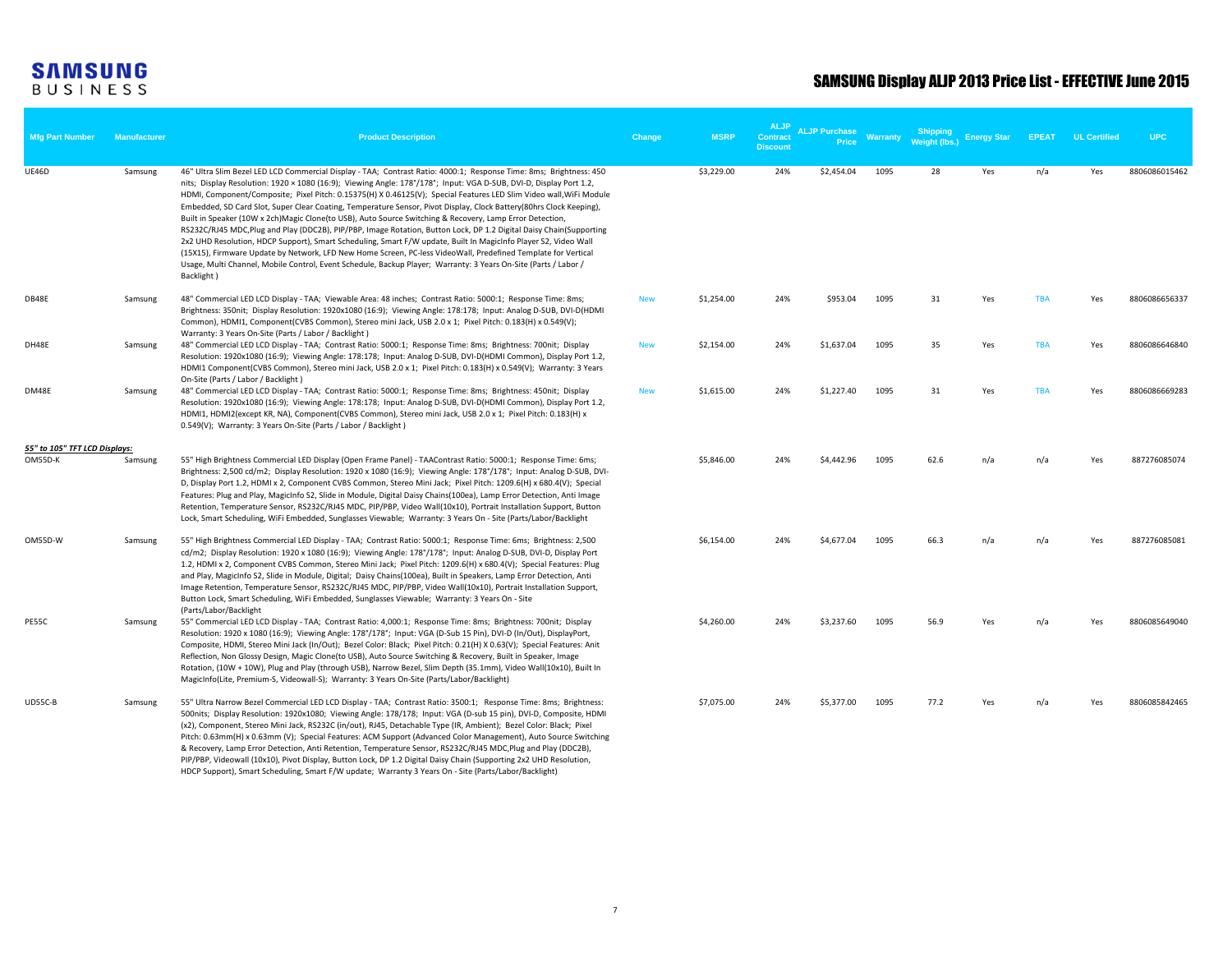| <b>Mfg Part Number</b> | <b>Manufacturer</b> | <b>Product Description</b>                                                                                                                                                                                                                                                                                                                                                                                                                                                                                                                                                                                                                                                                                                                                                                                                                                                                                                                                                                                                                                                                   | Change     | <b>MSRP</b> | <b>ALJP</b><br><b>Contract</b><br><b>Discount</b> | <b>ALJP Purchase</b><br><b>Price</b> | Warranty | Weight (lbs. | <b>Energy Star</b> | <b>FPFAT</b> | <b>UL Certified</b> | <b>UPC</b>    |
|------------------------|---------------------|----------------------------------------------------------------------------------------------------------------------------------------------------------------------------------------------------------------------------------------------------------------------------------------------------------------------------------------------------------------------------------------------------------------------------------------------------------------------------------------------------------------------------------------------------------------------------------------------------------------------------------------------------------------------------------------------------------------------------------------------------------------------------------------------------------------------------------------------------------------------------------------------------------------------------------------------------------------------------------------------------------------------------------------------------------------------------------------------|------------|-------------|---------------------------------------------------|--------------------------------------|----------|--------------|--------------------|--------------|---------------------|---------------|
| <b>UD55D</b>           | Samsung             | 55" Ultra Narrow Bezel Commercial LED LCD Display - TAA; Contrast Ratio: 3500:1; Response Time: 8ms; Brightness:<br>700nits; Display Resolution: 1920x1080; Viewing Angle: 178/178; Input: Analog D-Sub, DVI-D, Display Port 1.2, HDMI<br>(2); Component (CVBS Common), Stereo Mini Jack, DP1.2 Loop Out, RS232C (in/out), RJ45; Bezel Color: Black; Pixel<br>Pitch: 0.63mm (h) x 0.63mm (v); Special Features: ACM Support(Advanced Color Management), Magic Clone(to USB),<br>Auto Source Switching & Recovery, Lamp Error Detection, Anti Retention(Haze 44%), Temperature Sensor, RS232C/RJ45<br>MDC, Plug and Play (DDC2B), PIP/PBP, Video Wall(10x10), Pivot Display, Image Rotation, Button Lock, DP 1.2 Digital<br>Daisy Chain(Supporting 2x2 UHD Resolution, HDCP Support), Smart Scheduling, Smart F/W update, Clock Battery(80hrs<br>Clock Keeping)Built In MagicInfo(Lite, Premium-S, Videowall-S); Warranty: 3 Years On - Site (Parts/Labor/Backlight)                                                                                                                          |            | \$8,614.00  | 24%                                               | \$6,546.64                           | 1095     | 51.3         | Yes                | n/a          | Yes                 | 8806085954779 |
| DB55E                  | Samsung             | 55" Commercial LED LCD Display - TAA; Contrast Ratio: 5000:1; Response Time: 6ms; Brightness: 350nit; Display<br>Resolution: 1920x1080 (16:9); Viewing Angle: 178:178; Input: Analog D-SUB, DVI-D(HDMI Common), HDMI1,<br>Component(CVBS Common), Stereo mini Jack, USB 2.0 x 1; Pixel Pitch: 0.21(H) x 0.63(V); Warranty: 3 Years On-Site                                                                                                                                                                                                                                                                                                                                                                                                                                                                                                                                                                                                                                                                                                                                                   | <b>New</b> | \$1,923.00  | 24%                                               | \$1,461.48                           | 1095     | 43           | Yes                | <b>TBA</b>   | Yes                 | 8806086656344 |
| DH55E                  | Samsung             | (Parts / Labor / Backlight)<br>55" Commercial LED LCD Display - TAA; Contrast Ratio: 5000:1; Response Time: 6ms; Brightness: 700nit; Display<br>Resolution: 1920x1080 (16:9); Viewing Angle: 178:178; Input: Analog D-SUB, DVI-D(HDMI Common), Display Port 1.2,<br>HDMI1 Component(CVBS Common), Stereo mini Jack, USB 2.0 x 1; Pixel Pitch: 0.21(H) x 0.63(V); Warranty 3 Years On-<br>Site (Parts / Labor / Backlight)                                                                                                                                                                                                                                                                                                                                                                                                                                                                                                                                                                                                                                                                    | <b>New</b> | \$3,176.00  | 24%                                               | \$2,413.76                           | 1095     | 43           | Yes                | <b>TBA</b>   | Yes                 | 8806086646857 |
| DM55E                  | Samsung             | 55" Commercial LED LCD Display - TAA; Contrast Ratio: 5000:1; Response Time: 6ms; Brightness: 450nit; Display<br>Resolution: 1920x1080 (16:9); Viewing Angle: 178:178; Input: Analog D-SUB, DVI-D(HDMI Common), Display Port 1.2,<br>HDMI1, HDMI2(except KR, NA) Component(CVBS Common), Stereo mini Jack, USB 2.0 x 1; Pixel Pitch: 0.21(H) x 0.63(V);<br>Warranty: 3 Years On-Site (Parts / Labor / Backlight)                                                                                                                                                                                                                                                                                                                                                                                                                                                                                                                                                                                                                                                                             | <b>New</b> | \$2,308.00  | 24%                                               | \$1,754.08                           | 1095     | 43           | Yes                | <b>TBA</b>   | Yes                 | 8806086669290 |
| ED55D                  | Samsung             | 55" LED LCD Commercial Display - TAA; Contrast Ratio: 5000:1; Response Time: 8ms; Brightness: 350 nits; Display<br>Resolution: 1920x1080 (16:9); Viewing Angle: 178°/178°; Input: VGA (D-SUB), DVI-D, Component/Composite, HDMI,<br>Stereo Mini Jack; Pixel Pitch: 0.21(H) x 0.63(V); Special Features: Built in Speaker(10W + 10W), PIP/PBP, Narrow Bezel,<br>Light Weight, RS232 In/Out 1 D-Sub & 1 HDMI, No function key; Warranty: 3 Years On-Site (Parts / Labor / Backlight)                                                                                                                                                                                                                                                                                                                                                                                                                                                                                                                                                                                                           |            | \$1,962.00  | 24%                                               | \$1,491.12                           | 1095     | 51.6         | Yes                | n/a          | Yes                 | 8806086012829 |
| ED65D                  | Samsung             | 65" LED LCD Commercial Display - TAA; Contrast Ratio: 4000:1; Response Time: 6.5ms; Brightness: 400 nits; Display<br>Resolution: 1920 × 1080 (16:9); Viewing Angle: 178°/178°; Input: VGA, DVI-D, Component/Composite, HDMI; Pixel<br>Pitch: 0.248(H) × 0.744(V); Special Features: Built in Speaker(10W + 10W), PIP/PBP, Narrow Bezel, Light Weight, RS232<br>In/Out 1 D-Sub & 1 HDMI; Warranty: 3 Years On-Site (Parts / Labor / Backlight)                                                                                                                                                                                                                                                                                                                                                                                                                                                                                                                                                                                                                                                |            | \$3,846.00  | 24%                                               | \$2,922.96                           | 1095     | 74.1         | n/a                | n/a          | Yes                 | 8806086012836 |
| <b>UE55D</b>           | Samsung             | 55" Ultra Slim Bezel LED LCD Commercial Display - TAA; Contrast Ratio: 4000:1; Response Time: 8ms; Brightness: 450<br>nits; Display Resolution: 1920 x 1080 (16:9); Viewing Angle: 178°/178°; Input: VGA D-SUB, DVI-D, Display Port 1.2,<br>HDMI, Component/Composite; Pixel Pitch: 0.210(H) X 0.630(V); Special Features: LED Slim Video wall, WiFi Module<br>Embedded, SD Card Slot, Super Clear Coating, Temperature Sensor, Pivot Display, Clock Battery(80hrs Clock Keeping),<br>Built in Speaker (10W x 2ch), Magic Clone(to USB), Auto Source Switching & Recovery, Lamp Error Detection,<br>RS232C/RJ45 MDC, Plug and Play (DDC2B), PIP/PBP, Image Rotation, Button Lock, DP 1.2 Digital Daisy Chain(Supporting<br>2x2 UHD Resolution, HDCP Support), Smart Scheduling, Smart F/W update, Built In MagicInfo Player S2, Video Wall<br>(15X15), Firmware Update by Network, LFD New Home Screen, PC-less VideoWall, Predefined Template for Vertical<br>Usage, Multi Channel, Mobile Control, Event Schedule, Backup Player; Warranty: 3 Years On-Site (Parts / Labor /<br>Backlight) |            | \$4,614.00  | 24%                                               | \$3,506.64                           | 1095     | 38.6         | Yes                | n/a          | Yes                 | 8806086015615 |
| DM65D                  | Samsung             | 65" Commercial LED LCD Display - TAA; Contrast Ratio: 4000:1; Response Time: 6.5ms; Brightness: 450nit; Display<br>Resolution 1920x1080 (16:9); Viewing Angle: 178:178; Input: Analog D-SUB, DVI-D, Display Port 1.2, HDMI1, CVBS<br>Common, Stereo Mini Jack CVBS Common, Stereo Mini Jack: Bezel: Color Black; Pixel Pitch: 0.248(H) × 0.744(V);<br>Special Features: Super Clear Coating, Temperature Sensor, Video Wall(15x15), Pivot Display, Clock Battery(80hrs Clock<br>Keeping), Built in Speaker(10W x 2), WiFi Module Embedded, SD Card Slot, Magic Clone(to USB), Auto Source Switching<br>& Recovery, RS232C/RJ45 MDC, Plug and Play, PIP/PBP, Image Rotation, Button Lock, DP 1.2 Digital Daisy Chain(HDCP<br>Support) Warranty: 3 Years On-Site (Parts / Labor / Backlight)                                                                                                                                                                                                                                                                                                   |            | \$3,689.00  | 24%                                               | \$2,803.64                           | 1095     | 40.3         | n/a                | n/a          | Yes                 | 8806086101288 |
| DM75D                  | Samsung             | 75 inch Commercial LED LCD Display - TAA; Contrast Ratio: 5000:1; Response Time: 4ms; Brightness: 450nit; Display<br>Resolution: 1920x1080 (16:9); Viewing Angle: 178:178; Input: Analog D-SUB, DVI-D, Display Port 1.2, HDMI1, CVBS<br>Common, Stereo Mini Jack; Bezel: Color Black; Pixel Pitch: 0.248(H) × 0.744(V); Special Features: Super Clear Coating,<br>Temperature Sensor, Video Wall(15x15), Pivot Display, Clock Battery(80hrs Clock Keeping), Built in Speaker(10W x 2),<br>WiFi Module Embedded, SD Card Slot, Magic Clone(to USB), Auto Source Switching & Recovery, RS232C/RJ45 MDC, Plug<br>and Play, PIP/PBP, Image Rotation, Button Lock, DP 1.2 Digital Daisy Chain(HDCP Support); Warranty: 3 Years On-Site<br>(Parts / Labor / Backlight)                                                                                                                                                                                                                                                                                                                             |            | \$7,075.00  | 24%                                               | \$5,377.00                           | 1095     | 44.1         | n/a                | n/a          | Yes                 | 8806086101295 |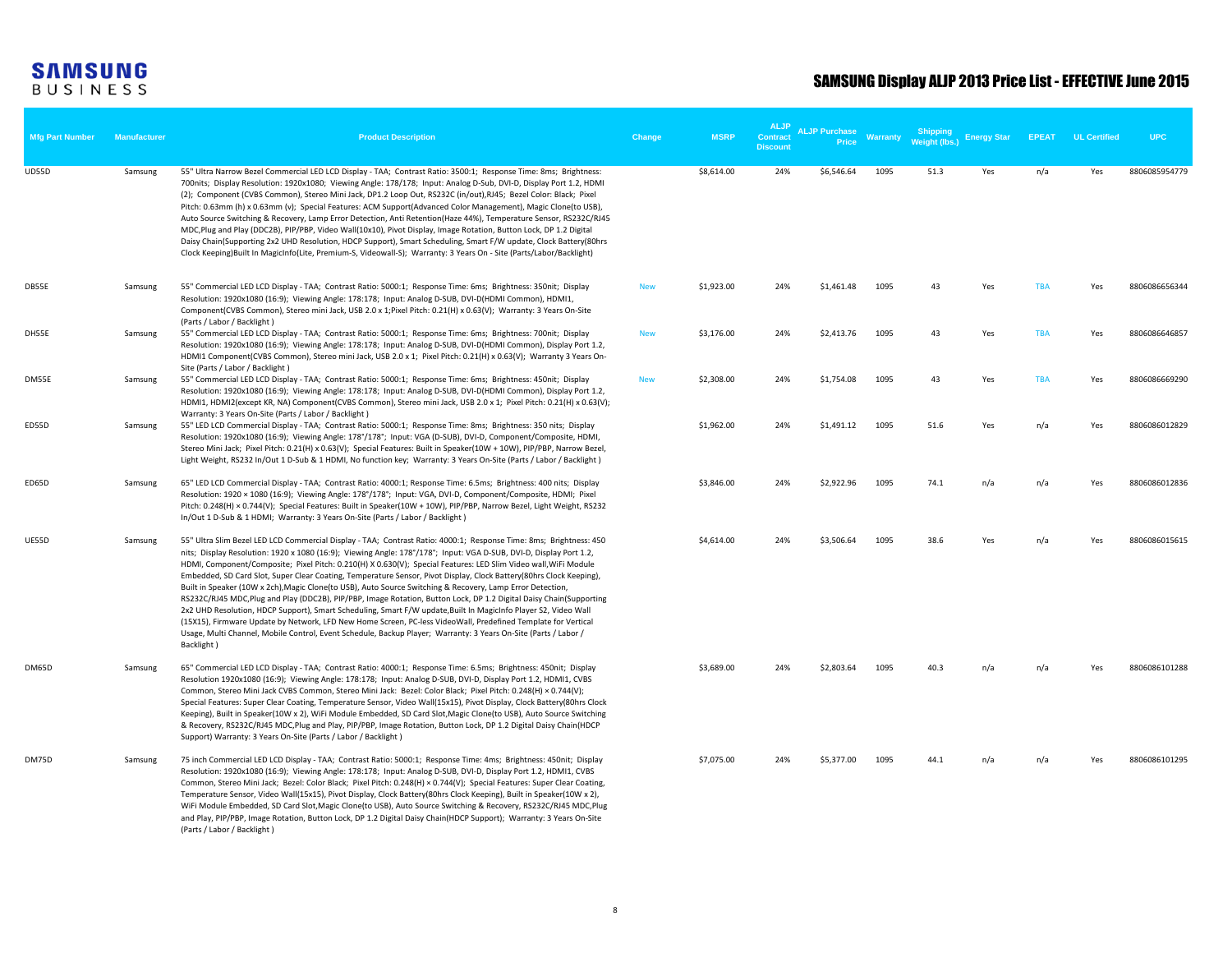| <b>Mfg Part Number</b> | Manufacturer | <b>Product Description</b>                                                                                                                                                                                                                                                                                                                                                                                                                                                                                                                                                                                                                                                                                                                                                                                                                                                                                                                                                                                                                                                              | Change                                 | <b>MSRP</b>  | <b>ALJP</b><br><b>Contract</b><br><b>Discount</b> | <b>ALJP Purchase</b><br><b>Price</b> | Warranty | <b>Shipping</b><br><b>Weight (lbs.</b> | <b>Energy Star</b> | <b>FPFAT</b> | <b>UL Certified</b> | <b>UPC</b>    |
|------------------------|--------------|-----------------------------------------------------------------------------------------------------------------------------------------------------------------------------------------------------------------------------------------------------------------------------------------------------------------------------------------------------------------------------------------------------------------------------------------------------------------------------------------------------------------------------------------------------------------------------------------------------------------------------------------------------------------------------------------------------------------------------------------------------------------------------------------------------------------------------------------------------------------------------------------------------------------------------------------------------------------------------------------------------------------------------------------------------------------------------------------|----------------------------------------|--------------|---------------------------------------------------|--------------------------------------|----------|----------------------------------------|--------------------|--------------|---------------------|---------------|
| ED75D                  | Samsung      | 75" LED LCD Commercial Display - TAA; Contrast Ratio 4000:1; Response Time: 4ms; Brightness: 320 nits; Display<br>Resolution: 1920 × 1080 (16:9); Viewing Angle: 178°/178°; Input: VGA, DVI-D, Component/Composite, HDMI; Pixel<br>Pitch: 0.2865(H) × 0.8595(V); Special Features Built in Speaker(10W + 10W), PIP/PBP, Narrow Bezel, Light Weight,<br>RS232 In/Out 1 D-Sub & 1 HDMI; Warranty: 3 Years On-Site (Parts / Labor / Backlight)                                                                                                                                                                                                                                                                                                                                                                                                                                                                                                                                                                                                                                             |                                        | \$6,152.00   | 24%                                               | \$4,675.52                           | 1095     | 107.6                                  | n/a                | n/a          | Yes                 | 8806086012737 |
| OM75D-K                | Samsung      | 75-inch High Brightness Commercial LED Display (Open Frame Panel) - TAA; Contrast Ratio: 5,000:1; Response Time:<br>6ms; Brightness: 2,500 cd/m2; Display Resolution: 1920x1080 (16:9); Viewing Angle: 178°/178°; Input: Analog D-SUB,<br>DVI-D, Display Port 1.2, HDMIx2, Component (CVBS Common); Pixel Pitch: 1650.24(H) x 928.26(V); Special Features:<br>Plug and Play, MagicInfo S2, Slide in Module, Digital Daisy Chains(100ea), Lamp Error Detection, Anti Image Retention,<br>Temperature Sensor, RS232C/RJ45 MDC, PIP/PBP, Video Wall(10x10), Portrait Installation Support, Button Lock, Smart<br>Scheduling, WiFi Embedded, Sunglasses Viewable; Warranty: 3 Years On - Site (Parts/Labor/Backlight)                                                                                                                                                                                                                                                                                                                                                                       |                                        | \$14,538.00  | 24%                                               | \$11,048.88                          | 1095     | 119                                    | n/a                | n/a          | Yes                 | 887276085098  |
| OM75D-W                | Samsung      | 75-inch High Brightness Commercial LED Display - TAA; Contrast Ratio: 5,000:1; Response Time: 6ms; BrightnessL<br>2,500 cd/m2; Display Resolution: 1920x1080 (16:9); Viewing Angle: 178°/178°; Input: Analog D-SUB, DVI-D, Display<br>Port 1.2, HDMIx2, Component (CVBS Common); Pixel Pitch: 1650.24(H) x 928.26(V); Special Features: Plug and Play,<br>MagicInfo S2, Slide in Module, Digital Daisy Chains(100ea), Built in Speakers, Lamp Error Detection, Anti Image<br>Retention, Temperature Sensor, RS232C/RJ45 MDC, PIP/PBP, Video Wall(10x10), Portrait Installation Support, Button<br>Lock, Smart Scheduling, WiFi Embedded, Sunglasses Viewable; Warranty: 3 Years On - Site (Parts/Labor/Backlight)                                                                                                                                                                                                                                                                                                                                                                       |                                        | \$15,385.00  | 24%                                               | \$11,692.60                          | 1095     | 132                                    | n/a                | n/a          | Yes                 | 887276085104  |
| <b>DM82D</b>           | Samsung      | 82-inch Commercial LED Display - TAA; Contrast Ratio: 5000:1; Response Time: 8ms; Brightness: 500nit; Display<br>Resolution: 1920x1080 (16:9); Viewing Angle: 178°/178°; Input: VGA, DVI-D, Display Port 1.2, HDMI(3),<br>Component/Composite, Stereo Mini Jack; Bezel Color: Black; Special Features Super Clear Coating, Temperature<br>Sensor, Video Wall(15x15), Pivot Display, Clock Battery(80hrs Clock Keeping), Built in Speaker(10W x 2), WiFi Module<br>Embedded, SD Card Slot Magic Clone(to USB), Auto Source Switching & Recovery, RS232C/RJ45 MDC, Plug and Play,<br>PIP/PBP, Image Rotation, Button Lock, DP 1.2 Digital Daisy Chain(HDCP Support), Built In MagicInfo Player S2, Firmware<br>Update by Network, LFD New Home Screen, PC-less VideoWall, Predefined Template for Vertical Usage, Multi Channel,<br>Mobile Control, Event Schedule, Backup Player, MagicPresenter; Warranty: 3 Years On-Site (Parts/Labor/Backlight)                                                                                                                                      |                                        | \$9,229.00   | 24%                                               | \$7,014.04                           | 1095     | 137                                    | n/a                | n/a          | Yes                 | 887276073330  |
| DM82E-BR               | Samsung      | 82-inch Commercial LED Touch Display - TAA; Brightness: 430nit; Display Resolution: 1920x1080 (16:9); Viewing Angle:<br>178:178; Input: Analog D-SUB, DVI-D, Display Port 1.2, Rear: HDMI1, HDMI2, Front Connectivity Box: HDMI3<br>Component(CVBS Common), Stereo mini Jack, Rear: USB 2.0 X 1, Touch in X 1, Front Connectivity Box: USB 2.0 X 2,<br>Touch out (USB Upstream); Pixel Pitch: 0.3135(H) x 0.9405 (V); Special Features: Super Clear Coating, Temperature<br>Sensor, Clock Battery(80hrs Clock Keeping), Built in Speaker(10W x 2), WiFi Module Embedded, SD Card Slot, Front<br>Connectivity Box, Magic Clone(to USB), Auto Source Switching & Recovery, RS232C/RJ45 MDC,Plug and Play, PIP/PBP,<br>Image Rotation, Button Lock, Built In MagicInfo Player S3, MagicIWB S2, Magic Presenter, USB Auto Switching,<br>Firmware Update by Network, LFD New Home Screen, PC-less VideoWall, Predefined Template for Vertical Usage, Multi<br>Channel, Mobile Control, Event Schedule, Backup Player, MagicPresenter; Warranty: 3 Years On - Site<br>(Parts/Labor/Backlight) |                                        | \$10,254.00  | 24%                                               | \$7,793.04                           | 1095     | 209                                    | n/a                | n/a          | Yes                 | 8806086672665 |
| QM85D                  | Samsung      | 85" Commercial UHD LED LCD Display - TAA; Contrast Ratio: TBD; Response Time: 6ms; Brightness: 450nits; Display<br>Resolution: 3840 x 2160 (16:9); Viewing Angle: 178°/178°; Input: VGA (D-Sub 15 pin), DVI-D, Display Port 1.2 (2),<br>Display Port 1.1 (1), HDMI 1.4 (3), Stereo Mini Jack Pixel Pitch 0.1625 x 0.1625 (mm); Special Features: Temperature<br>Sensor, Pivot Display, Clock Battery (80hrs Clock Keeping), Built in Speaker (10W 2ch), FHD 4 PBP Support (2/3/4 PBP),<br>Auto Source Switching & Recovery, LFD Home UI, Remote F/W update (MDC, MagicInfo Server) Button Lock, DDC CI,<br>DHCP with RJ45 MDC, Urgent Message by MDC, Hot key option, Plug&Play (Initial Setting); Warranty: 3 Years On - Site                                                                                                                                                                                                                                                                                                                                                          |                                        | \$13,845.00  | 24%                                               | \$10,522.20                          | 1095     | 139.2                                  | n/a                | n/a          | Yes                 | 8806086287173 |
| ME95C                  | Samsung      | (Parts/Labor/Backlight)<br>95" LED LCD Commercial Display- TAA; Contrast Ratio: 5000:1; Response Time: 8ms; Brightness: 600nits; Display<br>Resolution: 1920x1080; Viewing Angle: 178°/178°; Input: VGA (D-Sub), DVI-D, Display Port 1.2, HDMI (3), Component<br>(CVBS Common), Audio (Stereo Mini Jack); Bezel Color: Black; Pixel Pitch: 0.364(H) x 1.092(V); Special Features: Built in<br>Speaker, Magic Clone (to USB), Auto Source Switching & Recovery, Lamp Error Detection, Super Clear Coating,<br>Temperature Sensor, RS232C/RJ45 MDC,Plug and Play (DDC2B), PIP/PBP, Videowall (10x10), Pivot Display, Image<br>Rotation, Button Lock, DP 1.2 Digital Daisy Chain (Supporting 2x2 UHD Resolution, HDCP Support), Smart Scheduling,<br>Smart F/W update, Clock Battery (80hrs Clock Keeping), Built In MagicInfo (Lite, Premium-S, VideoWall-S), WiFi<br>Embedded, WiDi 2.0, Conference Audio, 3-PIP; Warranty: 3 Years On - Site (Parts/Labor/Backlight                                                                                                                     |                                        | \$29,229.00  | 24%                                               | \$22,214.04                          | 1095     | 267                                    | n/a                | n/a          | Yes                 | 8806085937116 |
| QM105D                 | Samsung      | 105-inch Commercial UHD LED Display - TAA; Contrast Ratio: 4000:1; Response Time: 8ms; Brightness: 500nit; Display<br>Resolution: 5120x2160(21:9); Viewing Angle: 178/178; Input D-Sub, DVI-D, Display Port 1.2 (2), Display Port 1.1 (1),<br>HDMI (3), Stereo mini Jack, USB (S/W update only); Pixel Pitch: 0.1595 x 0.4875 (mm); Special Features: Temperature<br>Sensor, Clock Battery(80hrs Clock Keeping), Built in Speaker(15W 2ch), FHD 4 PBP Support (2/3/4 PBP), Auto Source<br>Switching & Recovery, LFD Home UI, Button Lock, DDC CI, DHCP with RJ45 MDC Urgent Message by MDC, Hot key<br>option, Plug&Play (Initial Setting); Warranty 3 Years On - Site (Parts/Labor/Backlight)                                                                                                                                                                                                                                                                                                                                                                                          | <b>EPEAT and</b><br><b>Energy Star</b> | \$138,462.00 | 24%                                               | \$105,231.12                         | 1095     | 348                                    | n/a                | n/a          | Yes                 | 8806086555210 |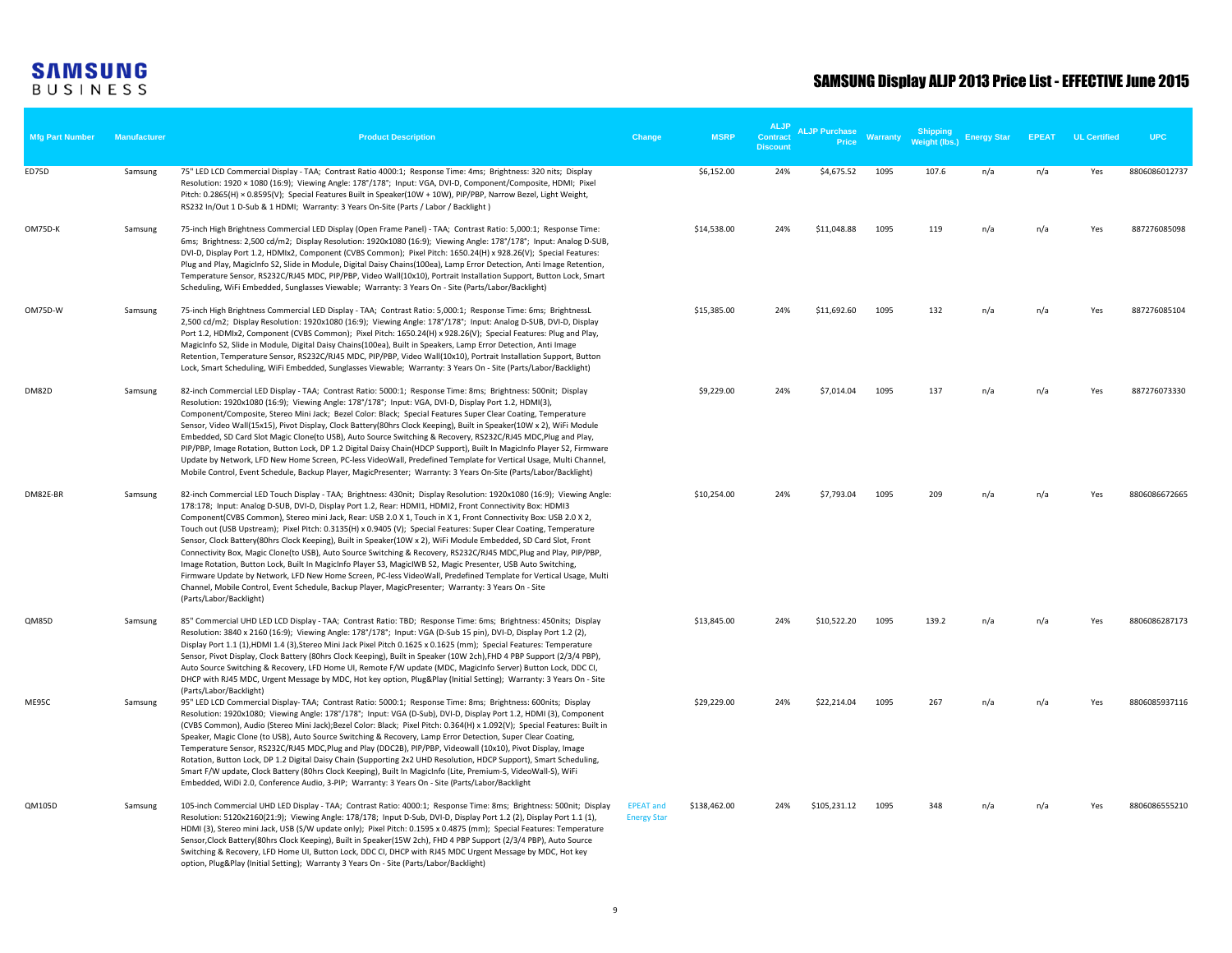| <b>Mfg Part Number</b>          | Manufacturer       | <b>Product Description</b>                                                                                                                                                                                                                                                                                                  | Change               | <b>MSRP</b>            | <b>ALJP</b><br><b>Contract</b><br><b>Discount</b> | <b>ALJP Purchase</b><br><b>Price</b> | Warranty    | <b>Shipping</b><br>Weight (lbs.) | <b>Energy Star</b> | <b>EPEAT</b> | <b>UL Certified</b> | <b>UPC</b>                     |
|---------------------------------|--------------------|-----------------------------------------------------------------------------------------------------------------------------------------------------------------------------------------------------------------------------------------------------------------------------------------------------------------------------|----------------------|------------------------|---------------------------------------------------|--------------------------------------|-------------|----------------------------------|--------------------|--------------|---------------------|--------------------------------|
| <b>Options and Accessories:</b> |                    |                                                                                                                                                                                                                                                                                                                             |                      |                        |                                                   |                                      |             |                                  |                    |              |                     |                                |
| CY-BD32BD                       | Samsung            | Matte Black Bezel Trim Accessory for 32in DB/DM/DH Models                                                                                                                                                                                                                                                                   |                      | \$99.00                | 25%                                               | \$74.25                              | 365         | 1.1                              | n/a                | n/a          | n/a                 | 8806086329880                  |
| CY-BD32WD                       | Samsung            | White Bezel Trim Accessory for 32in DB/DM/DH Models                                                                                                                                                                                                                                                                         |                      | \$99.00                | 25%                                               | \$74.25                              | 365         | 1.1                              | n/a                | n/a          | n/a                 | 8806086325578                  |
| CY-BD40BD                       | Samsung            | Matte Black Bezel Trim Accessory for 40in DB/DM/DH Models                                                                                                                                                                                                                                                                   |                      | \$116.00               | 25%                                               | \$87.00                              | 365         | 1.4                              | n/a                | n/a          | n/a                 | 8806086329897                  |
| CY-BD40WD                       | Samsung            | White Bezel Trim Accessory for 40in DB/DM/DH Models                                                                                                                                                                                                                                                                         |                      | \$116.00               | 25%                                               | \$87.00                              | 365         | 1.4                              | n/a                | n/a          | n/a                 | 8806086329903                  |
| CY-BD48BD                       | Samsung            | Matte Black Bezel Trim Accessory for 48in DB/DM/DH Models                                                                                                                                                                                                                                                                   |                      | \$130.00               | 25%                                               | \$97.50                              | 365         | 1.6                              | n/a                | n/a          | n/a                 | 8806086329910                  |
| CY-BD48WD                       | Samsung            | White Bezel Trim Accessory for 48in DB/DM/DH Models                                                                                                                                                                                                                                                                         |                      | \$130.00               | 25%                                               | \$97.50                              | 365         | 1.6                              | n/a                | n/a          | n/a                 | 8806086329927                  |
| CY-BD55BD                       | Samsung            | Matte Black Bezel Trim Accessory for 55in DB/DM/DH Models                                                                                                                                                                                                                                                                   |                      | \$154.00               | 25%                                               | \$115.50                             | 365         | 1.85                             | n/a                | n/a          | n/a                 | 8806086339001                  |
| CY-BD55WD                       | Samsung            | White Bezel Trim Accessory for 55in DB/DM/DH Models                                                                                                                                                                                                                                                                         |                      | \$154.00               | 25%                                               | \$115.50                             | 365         | 1.85                             | n/a                | n/a          | n/a                 | 8806086329934                  |
| CY-EBIS                         | Samsung            | External Brightness & IR Sensor for 400UX(n)-2, 460UX(n)-2, 460UT(n)-2, 460UT(n)-B Series                                                                                                                                                                                                                                   | warranty             | \$44.00                | 25%                                               | \$33.00                              | 365         | 0.5                              | n/a                | n/a          | n/a                 | 729507815862                   |
| CY-EBISA                        | Samsung            | LED LFD ME, DE, UE, UD EXTERNAL BRIGHTNESS SENSOR                                                                                                                                                                                                                                                                           | warranty             | \$44.00                | 25%                                               | \$33.00                              | 365         | 1                                | n/a                | n/a          | n/a                 | 729507819341                   |
| CY-TM55                         | Samsung            | Infrared Touch Overlay for ME55B with 6 touch points                                                                                                                                                                                                                                                                        |                      | \$1,613.00             | 25%                                               | \$1,209.75                           | 1095        | 26.8                             | n/a                | n/a          | n/a                 | 729507819549                   |
| CY-TQ85LDAH                     | Samsung            | 85 inch Touch Overlay for QM85D                                                                                                                                                                                                                                                                                             |                      | \$4,614.00             | 25%                                               | \$3,460.50                           | 1095        | 89                               | n/a                | n/a          | n/a                 | 8806086283922                  |
| TP40LCA                         | Samsung            | 40-inch Infrared Touch Overlay for PE40C                                                                                                                                                                                                                                                                                    |                      | \$1,383.00             | 25%                                               | \$1,037.25                           | 1095        | 12                               | n/a                | n/a          | n/a                 | 8806085911017                  |
| TP46LCA                         | Samsung            | 46-inch Infrared Touch Overlay for PE46C                                                                                                                                                                                                                                                                                    |                      | \$1,460.00             | 25%                                               | \$1,095.00                           | 1095        | 16                               | n/a                | n/a          | n/a                 | 8806085910393                  |
| TP55LCC                         | Samsung            | 55-inch Infrared Touch Overlay for PE55C                                                                                                                                                                                                                                                                                    |                      | \$1,614.00             | 25%                                               | \$1,210.50                           | 1095        | 20                               | n/a                | n/a          | n/a                 | 8806085910416                  |
| CY-TD32LDAH                     | Samsung            | 32-inch Infrared Touch Overlay for 'DB' / 'DM' / 'DH' Series                                                                                                                                                                                                                                                                |                      | \$1,229.00             | 25%                                               | \$921.75                             | 1095        | 13                               | n/a                | n/a          | n/a                 | 8806086202251                  |
| CY-TD40LDAH                     | Samsung            | 40-inch Infrared Touch Overlay for 'DB' / 'DM' / 'DH' Series                                                                                                                                                                                                                                                                |                      | \$1,383.00             | 25%                                               | \$1,037.25                           | 1095        | 16                               | n/a                | n/a          | n/a                 | 8806086202268                  |
| CY-TD48LDAH                     | Samsung            | 48-inch Infrared Touch Overlay for 'DB' / 'DM' / 'DH' Series                                                                                                                                                                                                                                                                |                      | \$1,460.00             | 25%                                               | \$1,095.00                           | 1095        | 24                               | n/a                | n/a          | n/a                 | 8806086202275                  |
| CY-TD55LDAH                     | Samsung            | 55-inch Infrared Touch Overlay for 'DB' / 'DM' / 'DH' Series                                                                                                                                                                                                                                                                |                      | \$1,614.00             | 25%                                               | \$1,210.50                           | 1095        | 28                               | n/a                | n/a          | n/a                 | 8806086202282                  |
| CY-TD75LDAF                     | Samsung            | 75 inch Touch Overlay for DM75D                                                                                                                                                                                                                                                                                             |                      | \$1,769.00             | 25%                                               | \$1,326.75                           | 1095        | 29.6                             | n/a                | n/a          | n/a                 | 8806086300193                  |
| CY-TE65ECD                      | Samsung            | 65-inch Infrared Touch Overlay for ED65D, DM65D                                                                                                                                                                                                                                                                             | <b>New</b>           | \$1,462.00             | 25%                                               | \$1,096.50                           | 1095        | 54.23                            | n/a                | n/a          | n/a                 | 8806086952347                  |
| CY-TE75ECD                      | Samsung            | 75-inch Infrared Touch Overlay for ED75D                                                                                                                                                                                                                                                                                    | <b>New</b>           | \$1,538.00             | 25%                                               | \$1,153.50                           | 1095<br>365 | 65.25<br>88                      | n/a                | n/a          | n/a                 | 8806086952354<br>8806086401401 |
| MID-UD46DS<br>MID-UD46FS        | Samsung            | Samsung MID Video Wall Stand Kit for UD46D-P<br>Samsung MID Video Wall Stand Kit for UD46A LED Series                                                                                                                                                                                                                       | warranty             | \$1,460.00             | 25%<br>25%                                        | \$1,095.00<br>\$1,095.00             | 365         | 88                               | n/a                | n/a          | n/a                 | 729507818818                   |
| MID-UD46MB                      | Samsung            | MID Kit Bar Brackets for UD46A LED Series                                                                                                                                                                                                                                                                                   | warranty<br>warranty | \$1,460.00<br>\$108.00 | 25%                                               | \$81.00                              | 365         | 4.4                              | n/a                | n/a          | n/a                 | 729507818016                   |
| MID-UD55FS                      | Samsung<br>Samsung | Samsung MID Video Wall Stand Kit for UD55A LED Series                                                                                                                                                                                                                                                                       | warranty             | \$1,691.00             | 25%                                               | \$1,268.25                           | 365         | 99                               | n/a<br>n/a         | n/a<br>n/a   | n/a<br>n/a          | 729507817996                   |
| MID-UD55DS                      | Samsung            | Samsung MID Video Wall Stand Kit for UD55D                                                                                                                                                                                                                                                                                  | warranty             | \$1,691.00             | 25%                                               | \$1,268.25                           | 365         | 99                               | n/a                | n/a          | n/a                 | 8806086144162                  |
| MID-UD55MB                      | Samsung            | MID Kit Bar Brackets for UD55A LED Series                                                                                                                                                                                                                                                                                   | warranty             | \$131.00               | 25%                                               | \$98.25                              | 365         | 4.4                              | n/a                | n/a          | n/a                 | 729507818009                   |
| PIM-BF7P                        | Samsung            | OPS Plug-In Media Player (Quad Core 1.6Ghz / 128GB SSD / 4GB DDR / Win7e)                                                                                                                                                                                                                                                   | warranty             | \$1,615.00             | 25%                                               | \$1,211.25                           | 365         | 4.2                              | n/a                | n/a          | Yes                 | 8806086423809                  |
| SBB-DA                          | Samsung            | Setback Box Media Player (Quad Core 2.5Ghz / 32GB SSD / 4GB DDR / Win7e)                                                                                                                                                                                                                                                    | warranty             | \$1,385.00             | 25%                                               | \$1,038.75                           | 365         | 5.5                              | n/a                | n/a          | Yes                 | 8806086371025                  |
| PIM-HDBT                        | Samsung            | HD Base-T Receiver PIM Module for PE'C/LE'C/MD65/ED65C/ED75C/ME95C Models                                                                                                                                                                                                                                                   | warranty             | \$208.00               | 25%                                               | \$156.00                             | 365         | 4.2                              | n/a                | n/a          | Yes                 | 8806086095075                  |
| STN-L32D                        | Samsung            | Stand for 320MP-3, 320MXn-3 and 320TSn-3 Series                                                                                                                                                                                                                                                                             | warranty             | \$62.00                | 25%                                               | \$46.50                              | 365         | 6.6                              | n/a                | n/a          | n/a                 | 729507816906                   |
| STN-L4055AD                     | Samsung            | Stand for HE / ME / UE Series LED Models                                                                                                                                                                                                                                                                                    | warranty             | \$62.00                | 25%                                               | \$46.50                              | 365         | 6.6                              | n/a                | n/a          | n/a                 | 729507818023                   |
| STN-L75E                        | Samsung            | Stand for ED75C                                                                                                                                                                                                                                                                                                             | warranty             | \$269.00               | 25%                                               | \$201.75                             | 365         | 2.8                              | n/a                | n/a          | n/a                 | 8806085749337                  |
| WMN-46VD                        | Samsung            | Videowall Mount for UE46D / UD46C-B / UD46D-P Models                                                                                                                                                                                                                                                                        | warranty             | \$407.00               | 25%                                               | \$305.25                             | 365         | 13.6                             | n/a                | n/a          | n/a                 | 8806086917698                  |
| WMN-55VD                        | Samsung            | Videowall Mount for UE55D / UD55C-B / UD55D Models                                                                                                                                                                                                                                                                          | warranty & UPC       | \$408.00               | 25%                                               | \$306.00                             | 365         | 13.6                             | n/a                | n/a          | n/a                 | 8806086917728                  |
| STN-L4655E                      | Samsung            | Stand for ED46/55D, DB48/55D, DM48/55D, DH48/55D                                                                                                                                                                                                                                                                            | warranty             | \$92.00                | 25%                                               | \$69.00                              | 365         | 4.4                              | n/a                | n/a          | n/a                 | 8806085939196                  |
| <b>STN-L6500E</b>               | Samsung            | Y-Type Stand for ED65C, ED65D, MD65C                                                                                                                                                                                                                                                                                        | warranty             | \$85.00                | 25%                                               | \$63.75                              | 365         | 4.7                              | n/a                | n/a          | n/a                 | 8806085939202                  |
| <b>STN-L7585F</b>               | Samsung            | Y-Type Stand for DM75D and QM85D                                                                                                                                                                                                                                                                                            | warranty             | \$308.00               | 25%                                               | \$231.00                             | 365         | 50                               | n/a                | n/a          | n/a                 | 8806086371018                  |
| STN-L3240E                      | Samsung            | Stand for ED32/40D, DB32/40D, DM32/40D, DH40D                                                                                                                                                                                                                                                                               | warranty             | \$46.00                | 25%                                               | \$34.50                              | 365         | 2.7                              | n/a                | n/a          | n/a                 | 8806085939189                  |
| <b>WMB1900T</b>                 | Samsung            | T Wall Mount Bracket 19"~22"                                                                                                                                                                                                                                                                                                | warranty             | \$31.00                | 25%                                               | \$23.25                              | 365         | 6.61                             | n/a                | n/a          | n/a                 | 729507805436                   |
| <b>WMB2400T</b>                 | Samsung            | TOC Wall Mount Bracket for 24~25.5 VESA 100X100                                                                                                                                                                                                                                                                             | warranty             | \$31.00                | 25%                                               | \$23.25                              | 365         | 6.61                             | n/a                | n/a          | n/a                 | 729507805443                   |
| WMN250MD                        | Samsung            | Wall Mount for ME32/40/46/55C, UE46/55C, DE40/46/55C, PE40/46/55C                                                                                                                                                                                                                                                           | warranty             | \$85.00                | 25%                                               | \$63.75                              | 365         | $\overline{\mathbf{3}}$          | n/a                | n/a          | n/a                 | 8806085324442                  |
| WMN22UDPD                       | Samsung            | Wall Mount for UD22B Series                                                                                                                                                                                                                                                                                                 | warranty             | \$385.00               | 25%                                               | \$288.75                             | 365         | 14                               | n/a                | n/a          | n/a                 | 887276017365                   |
| <b>WMN4070SD</b>                | Samsung            | Wall Mount for H32/40, MD32/40, ED32/40, ME32/40, DE40, PE40, LE32/40                                                                                                                                                                                                                                                       | warranty             | \$169.00               | 25%                                               | \$126.75                             | 365         | 5.9                              | n/a                | n/a          | n/a                 | 729507818030                   |
| <b>WMN4270SD</b>                | Samsung            | Wall Mount for H46, MD46/55/65, ED46/55/65, ME46/55/65, PE46/55, LE46/55, UE46/55                                                                                                                                                                                                                                           | warranty             | \$92.00                | 25%                                               | \$69.00                              | 365         | 13.6                             | n/a                | n/a          | n/a                 | 729507814841                   |
| <b>WMN5770D</b>                 | Samsung            | Wall Mount for 40-57"" LCD Models and 42-63"" Plasma Models                                                                                                                                                                                                                                                                 | warranty             | \$199.00               | 25%                                               | \$149.25                             | 365         | 43                               | n/a                | n/a          | n/a                 | 729507802855                   |
| <b>WMN6575SD</b>                | Samsung            | Wall Mount for ED65C/D, ED75C/D, MD65C, ME75C                                                                                                                                                                                                                                                                               | warranty             | \$306.00               | 25%                                               | \$229.50                             | 365         | $\mathbf{q}$                     | n/a                | n/a          | n/a                 | 8806085962743                  |
| <b>WMN4675MD</b>                | Samsung            | Wall Mount for ED65/75C, MD65C, ME75C, UE46/55C, UD46/55C, UD46C-B                                                                                                                                                                                                                                                          | warranty             | \$346.00               | 25%                                               | \$259.50                             | 365         | 9                                | n/a                | n/a          | n/a                 | 8806085594258                  |
| <b>WMN9500SD</b>                | Samsung            | Wall Mount for ME95C                                                                                                                                                                                                                                                                                                        | warranty             | \$615.00               | 25%                                               | \$461.25                             | 365         | 11                               | n/a                | n/a          | n/a                 | 8806085962750                  |
| SBB-DI                          | Samsung            | Setback Box Media Player (Intel Dual Core i5 2.7GHz / 64GB SSD / 4GB DDR3 / Win7e) - Intel Core i5-4400E (2.7GHz<br>Dual, GT2) CPU, Integrated N/B, QM87 S/B, Intel HD Graphics 4600 GPU, SSD 64GB, 4GB (DDR3 SO-DIMM 2GB x 2)<br>Memory, GbE Ethernet (RJ-45), USB 2.0 Port x 2, USB 3.0 Port x 2, RJ-45, RS232 (D-SUB 9P) | warranty             | \$1,923.00             | 25%                                               | \$1,442.25                           | 365         | 5.5                              | n/a                | n/a          | n/a                 | 887276026770                   |
| <b>Extended Warranties:</b>     |                    |                                                                                                                                                                                                                                                                                                                             |                      |                        |                                                   |                                      |             |                                  |                    |              |                     |                                |
| P-LM-1C3X23A                    | Samsung            | LCD Monitor: 1 Yr Extended Warranty (Limited to models with standard 3 yr warranty from 17-23 inch)                                                                                                                                                                                                                         |                      | \$38.00                | 25%                                               | \$28.50                              | n/a         | n/a                              | n/a                | n/a          | n/a                 | 729507813301                   |
| P-LM-1C3X23C                    | Samsung            | LCD Monitor: 1 Yr Extended Warranty (Limited to models with standard 1 yr warranty from 17-23 inch)                                                                                                                                                                                                                         |                      | \$35.00                | 25%                                               | \$26.25                              | n/a         | n/a                              | n/a                | n/a          | n/a                 | 729507815060                   |
| P-LM-1C3X26A                    | Samsung            | LCD Monitor: 1 Yr Extended Warranty (Limited to models with standard 3 yr warranty from 24-26 inch)                                                                                                                                                                                                                         |                      | \$45.00                | 25%                                               | \$33.75                              | n/a         | n/a                              | n/a                | n/a          | n/a                 | 729507813318                   |
| P-LM-1C3X26C                    | Samsung            | LCD Monitor: 1 Yr Extended Warranty (Limited to models with standard 1 yr warranty from 24-26 inch)                                                                                                                                                                                                                         |                      | \$40.00                | 25%                                               | \$30.00                              | n/a         | n/a                              | n/a                | n/a          | n/a                 | 729507815107                   |
| P-LM-1C3X30A                    | Samsung            | 1 Yr Extended Warranty (Limited to models with standard 3 yr warranty Network Monitor & 27-30 inch)                                                                                                                                                                                                                         |                      | \$48.00                | 25%                                               | \$36.00                              | n/a         | n/a                              | n/a                | n/a          | n/a                 | 729507813325                   |
| P-LM-1C3X30C                    | Samsung            | LCD Monitor: 1 Yr Extended Warranty (Limited to models with standard 1 yr warranty for 27-30 inch)                                                                                                                                                                                                                          |                      | \$43.00                | 25%                                               | \$32.25                              | n/a         | n/a                              | n/a                | n/a          | n/a                 | 729507815145                   |
| P-LM-1N2X32H                    | Samsung            | 1 Year Extended Warranty for 32 MP / MXn Series                                                                                                                                                                                                                                                                             |                      | \$74.00                | 25%                                               | \$55.50                              | n/a         | n/a                              | n/a                | n/a          | n/a                 | 729507812366                   |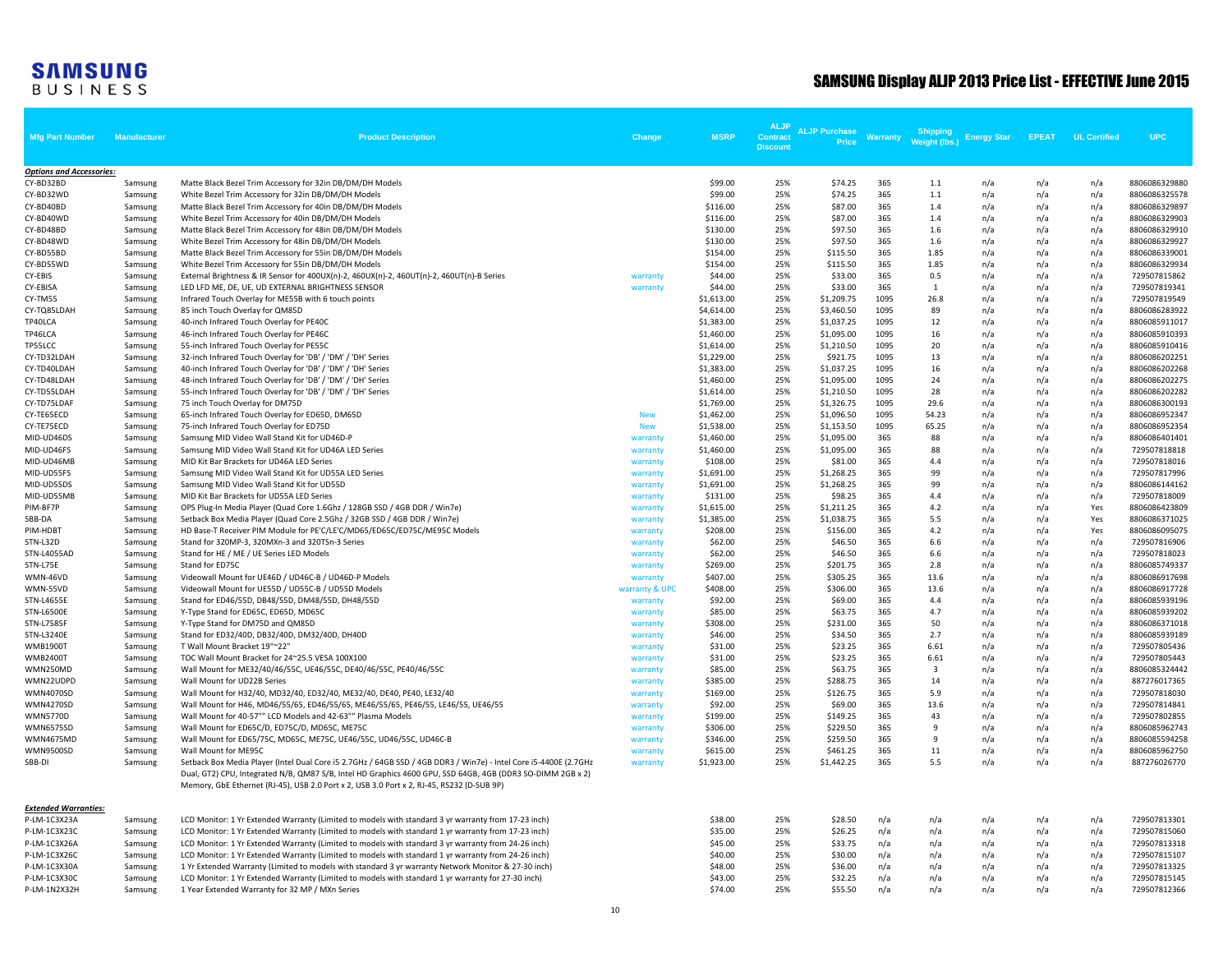| <b>Mfg Part Number</b>       | Manufacture        | <b>Product Description</b>                                                                                                                                                                                | Change | <b>MSRP</b>          | <b>ALJP</b><br><b>Contract</b><br><b>Discount</b> | <b>ALJP Purchase</b><br>Price | <b>Warranty</b> | <b>Shipping</b><br>Weight (lbs.) | <b>Energy Star</b> | <b>EPEAT</b> | <b>UL Certified</b> | <b>UPC</b>                   |
|------------------------------|--------------------|-----------------------------------------------------------------------------------------------------------------------------------------------------------------------------------------------------------|--------|----------------------|---------------------------------------------------|-------------------------------|-----------------|----------------------------------|--------------------|--------------|---------------------|------------------------------|
| P-LM-1N2X40H                 | Samsung            | 1 Year Extended Warranty for 40 CX / FP / DX / UX / EX / BX / HE / ME Series                                                                                                                              |        | \$103.00             | 25%                                               | \$77.25                       | n/a             | n/a                              | n/a                | n/a          | n/a                 | 729507812564                 |
| P-LM-1N2X46B                 | Samsung            | 1 Year Extended Warranty for 46 460DRn-A, 460DRn-A-NT                                                                                                                                                     |        | \$411.00             | 25%                                               | \$308.25                      | n/a             | n/a                              | n/a                | n/a          | n/a                 | 729507812847                 |
| P-LM-1N2X46D                 | Samsung            | 1 Year Extended Warranty for 46 DR / UT / UD, 55 UD Series                                                                                                                                                |        | \$223.00             | 25%                                               | \$167.25                      | n/a             | n/a                              | n/a                | n/a          | n/a                 | 729507812861                 |
| P-LM-1N2X46H<br>P-LM-1N2X52H | Samsung<br>Samsung | 1 Year Extended Warranty for 46 CX / FP / DX / UX / EX / HE / ME / UE Series<br>1 Year Extended Warranty for 32, 40, 46 TS(n) / 52 DX / 55 DX / EX / ME / UE Series                                       |        | \$134.00<br>\$171.00 | 25%<br>25%                                        | \$100.50<br>\$128.25          | n/a<br>n/a      | n/a<br>n/a                       | n/a<br>n/a         | n/a<br>n/a   | n/a<br>n/a          | 729507812359<br>729507812618 |
| P-LM-1N2X57H                 | Samsung            | 1 Year Extended Warranty for 46 460I-C, 460I-K, 57 DX, 65 FP and 65 TS Series                                                                                                                             |        | \$235.00             | 25%                                               | \$176.25                      | n/a             | n/a                              | n/a                | n/a          | n/a                 | 729507812410                 |
| P-LM-1N2X82H                 | Samsung            | 1 Year Extended Warranty for 82 DX(n) / TS(n) Series                                                                                                                                                      |        | \$1,911.00           | 25%                                               | \$1,433.25                    | n/a             | n/a                              | n/a                | n/a          | n/a                 | 729507812533                 |
| P-LM-2C3X23A                 | Samsung            | LCD Monitor: 2 Yr Extended Warranty (Limited to models with standard 3 yr warranty from 17-23 inch)                                                                                                       |        | \$88.00              | 25%                                               | \$66.00                       | n/a             | n/a                              | n/a                | n/a          | n/a                 | 729507813332                 |
| P-LM-2C3X23C                 | Samsung            | LCD Monitor: 2 Yr Extended Warranty (Limited to models with standard 1 yr warranty from 17-23 inch)                                                                                                       |        | \$66.00              | 25%                                               | \$49.50                       | n/a             | n/a                              | n/a                | n/a          | n/a                 | 729507815077                 |
| P-LM-2C3X26A                 | Samsung            | LCD Monitor: 2 Yr Extended Warranty (Limited to models with standard 3 yr warranty from 24-26 inch)                                                                                                       |        | \$103.00             | 25%                                               | \$77.25                       | n/a             | n/a                              | n/a                | n/a          | n/a                 | 729507813356                 |
| P-LM-2C3X26C                 | Samsung            | LCD Monitor: 2 Yr Extended Warranty (Limited to models with standard 1 yr warranty from 24-26 inch)                                                                                                       |        | \$78.00              | 25%                                               | \$58.50                       | n/a             | n/a                              | n/a                | n/a          | n/a                 | 729507815114                 |
| P-LM-2C3X30A                 | Samsung            | 2 Yr Extended Warranty (Limited to models with standard 3 yr warranty Network Monitor & 27-30 inch)                                                                                                       |        | \$110.00             | 25%                                               | \$82.50                       | n/a             | n/a                              | n/a                | n/a          | n/a                 | 729507813349                 |
| P-LM-2C3X30C                 | Samsung            | LCD Monitor: 2 Yr Extended Warranty (Limited to models with standard 1 yr warranty for 27-30 inch)                                                                                                        |        | \$85.00              | 25%                                               | \$63.75                       | n/a             | n/a                              | n/a                | n/a          | n/a                 | 729507815152                 |
| P-LM-2N2X32H<br>P-LM-2N2X40H | Samsung            | 2 Year Extended Warranty for 32 MP / MXn Series<br>2 Year Extended Warranty for 40 CX / FP / DX / UX / EX / BX / HE / ME Series                                                                           |        | \$122.00<br>\$171.00 | 25%<br>25%                                        | \$91.50<br>\$128.25           | n/a<br>n/a      | n/a<br>n/a                       | n/a<br>n/a         | n/a<br>n/a   | n/a<br>n/a          | 729507812526<br>729507812588 |
| P-LM-2N2X46B                 | Samsung<br>Samsung | 2 Year Extended Warranty for 46 460DRn-A, 460DRn-A-NT                                                                                                                                                     |        | \$677.00             | 25%                                               | \$507.75                      | n/a             | n/a                              | n/a                | n/a          | n/a                 | 729507812908                 |
| P-LM-2N2X46D                 | Samsung            | 2 Year Extended Warranty for 46 DR / UT / UD, 55 UD Series                                                                                                                                                |        | \$369.00             | 25%                                               | \$276.75                      | n/a             | n/a                              | n/a                | n/a          | n/a                 | 729507812885                 |
| P-LM-2N2X46H                 | Samsung            | 2 Year Extended Warranty for 46 CX / FP / DX / UX / EX / HE / ME / UE Series                                                                                                                              |        | \$220.00             | 25%                                               | \$165.00                      | n/a             | n/a                              | n/a                | n/a          | n/a                 | 729507812441                 |
| P-LM-2N2X52H                 | Samsung            | 2 Year Extended Warranty for 32, 40, 46 TS(n) / 52 DX / 55 DX / EX / ME / UE Series                                                                                                                       |        | \$282.00             | 25%                                               | \$211.50                      | n/a             | n/a                              | n/a                | n/a          | n/a                 | 729507812595                 |
| P-LM-2N2X57H                 | Samsung            | 2 Year Extended Warranty for 46 460I-C, 460I-K, 57 DX, 65 FP and 65 TS Series                                                                                                                             |        | \$435.00             | 25%                                               | \$326.25                      | n/a             | n/a                              | n/a                | n/a          | n/a                 | 729507812502                 |
| P-LM-2N2X82H                 | Samsung            | 2 Year Extended Warranty for 82 DX(n) / TS(n) Series                                                                                                                                                      |        | \$3,320.00           | 25%                                               | \$2,490.00                    | n/a             | n/a                              | n/a                | n/a          | n/a                 | 729507812465                 |
| P-LM-3C3X23C                 | Samsung            | LCD Monitor: 3 Yr Extended Warranty (Limited to models with standard 1 yr warranty from 17-23 inch)                                                                                                       |        | \$98.00              | 25%                                               | \$73.50                       | n/a             | n/a                              | n/a                | n/a          | n/a                 | 729507815084                 |
| P-LM-3C3X26C                 | Samsung            | LCD Monitor: 3 Yr Extended Warranty (Limited to models with standard 1 yr warranty from 24-26 inch)                                                                                                       |        | \$115.00             | 25%                                               | \$86.25                       | n/a             | n/a                              | n/a                | n/a          | n/a                 | 729507815121                 |
| P-LM-3C3X30C                 | Samsung            | LCD Monitor: 3 Yr Extended Warranty (Limited to models with standard 1 yr warranty for 27-30 inch)                                                                                                        |        | \$125.00             | 25%                                               | \$93.75                       | n/a             | n/a                              | n/a                | n/a          | n/a                 | 729507815169                 |
| P-LM-4C3X23C                 | Samsung            | LCD Monitor :4 Yr Extended Warranty (Limited to models with standard 1 yr warranty from 17-23 inch)                                                                                                       |        | \$140.00             | 25%                                               | \$105.00                      | n/a             | n/a                              | n/a                | n/a          | n/a                 | 729507815091                 |
| P-LM-4C3X26C<br>P-LM-4C3X30C | Samsung<br>Samsung | LCD Monitor: 4 Yr Extended Warranty (Limited to models with standard 1 yr warranty from 24-26 inch)<br>LCD Monitor: 4 Yr Extended Warranty (Limited to models with standard 1 yr warranty for 27-30 inch) |        | \$165.00<br>\$177.00 | 25%<br>25%                                        | \$123.75<br>\$132.75          | n/a<br>n/a      | n/a<br>n/a                       | n/a<br>n/a         | n/a<br>n/a   | n/a<br>n/a          | 729507815138<br>729507815176 |
| P-PM-1N3X50O                 | Samsung            | 1 Year Extended Warranty for P50HP Plasma Display                                                                                                                                                         |        | \$132.00             | 25%                                               | \$99.00                       | n/a             | n/a                              | n/a                | n/a          | n/a                 | 729507814285                 |
| P-PM-1N3X63O                 | Samsung            | 1 Year Extended Warranty for P63FP / P64FP Plasma Display                                                                                                                                                 |        | \$181.00             | 25%                                               | \$135.75                      | n/a             | n/a                              | n/a                | n/a          | n/a                 | 729507814278                 |
| <b>Enhanced Warranties:</b>  |                    |                                                                                                                                                                                                           |        |                      |                                                   |                               |                 |                                  |                    |              |                     |                              |
| P-LM-1N1X32A                 | Samsung            | 4 Year Fast Track Service for 32-inch Large Format LCD Displays                                                                                                                                           |        | \$147.00             | 25%                                               | \$110.25                      | n/a             | n/a                              | n/a                | n/a          | n/a                 | 729507814377                 |
| P-LM-1N1X32B                 | Samsung            | 4 Year White Glove / Fast Track Service for 32-inch Large Format LCD Displays                                                                                                                             |        | \$261.00             | 25%                                               | \$195.75                      | n/a             | n/a                              | n/a                | n/a          | n/a                 | 729507814391                 |
| P-LM-1N1X40A                 | Samsung            | 4 Year Fast Track Service for 40-inch Large Format LCD Displays                                                                                                                                           |        | \$162.00             | 25%                                               | \$121.50                      | n/a             | n/a                              | n/a                | n/a          | n/a                 | 729507814346                 |
| P-LM-1N1X40B                 | Samsung            | 4 Year White Glove / Fast Track Service for 40-inch Large Format LCD Displays                                                                                                                             |        | \$310.00             | 25%                                               | \$232.50                      | n/a             | n/a                              | n/a                | n/a          | n/a                 | 729507814414                 |
| P-LM-1N1X46A                 | Samsung            | 4 Year Fast Track Service for 46-inch Large Format LCD Displays                                                                                                                                           |        | \$192.00             | 25%                                               | \$144.00                      | n/a             | n/a                              | n/a                | n/a          | n/a                 | 729507814353                 |
| P-LM-1N1X46B                 | Samsung            | 4 Year White Glove / Fast Track Service for 46-inch Large Format LCD Displays                                                                                                                             |        | \$340.00             | 25%                                               | \$255.00                      | n/a             | n/a                              | n/a                | n/a          | n/a                 | 729507814438                 |
| P-LM-1N1X50A                 | Samsung            | 3 Year Fast Track Service for 50-inch Large Format Plasma Displays                                                                                                                                        |        | \$259.00             | 25%<br>25%                                        | \$194.25<br>\$263.25          | n/a             | n/a                              | n/a                | n/a          | n/a<br>n/a          | 729507814667                 |
| P-LM-1N1X50B<br>P-LM-1N1X57A | Samsung<br>Samsung | 3 Year White Glove / Fast Track Service for 50-inch Large Format Plasma Displays<br>4 Year Fast Track Service for 52 - 65-inch Large Format LCD Displays                                                  |        | \$351.00<br>\$263.00 | 25%                                               | \$197.25                      | n/a<br>n/a      | n/a<br>n/a                       | n/a<br>n/a         | n/a<br>n/a   | n/a                 | 729507814674<br>729507814490 |
| P-LM-1N1X57B                 | Samsung            | 4 Year White Glove / Fast Track Service for 52 - 65-inch Large Format LCD Displays                                                                                                                        |        | \$391.00             | 25%                                               | \$293.25                      | n/a             | n/a                              | n/a                | n/a          | n/a                 | 729507814452                 |
| P-LM-1N1X63A                 | Samsung            | 3 Year Fast Track Service for 63-64-inch Large Format Plasma Displays                                                                                                                                     |        | \$263.00             | 25%                                               | \$197.25                      | n/a             | n/a                              | n/a                | n/a          | n/a                 | 729507814650                 |
| P-LM-1N1X63B                 | Samsung            | 3 Year White Glove / Fast Track Service for 63-64-inch Large Format Plasma Displays                                                                                                                       |        | \$362.00             | 25%                                               | \$271.50                      | n/a             | n/a                              | n/a                | n/a          | n/a                 | 729507814643                 |
| P-LM-2N1X32A                 | Samsung            | 5 Year Fast Track Service for 32-inch Large Format LCD Displays                                                                                                                                           |        | \$195.00             | 25%                                               | \$146.25                      | n/a             | n/a                              | n/a                | n/a          | n/a                 | 729507814384                 |
| P-LM-2N1X32B                 | Samsung            | 5 Year White Glove / Fast Track Service for 32-inch Large Format LCD Displays                                                                                                                             |        | \$346.00             | 25%                                               | \$259.50                      | n/a             | n/a                              | n/a                | n/a          | n/a                 | 729507814407                 |
| P-LM-2N1X40A                 | Samsung            | 5 Year Fast Track Service for 40-inch Large Format LCD Displays                                                                                                                                           |        | \$215.00             | 25%                                               | \$161.25                      | n/a             | n/a                              | n/a                | n/a          | n/a                 | 729507814360                 |
| P-LM-2N1X40B                 | Samsung            | 5 Year White Glove / Fast Track Service for 40-inch Large Format LCD Displays                                                                                                                             |        | \$412.00             | 25%                                               | \$309.00                      | n/a             | n/a                              | n/a                | n/a          | n/a                 | 729507814421                 |
| P-LM-2N1X46A                 | Samsung            | 5 Year Fast Track Service for 46-inch Large Format LCD Displays                                                                                                                                           |        | \$255.00             | 25%                                               | \$191.25                      | n/a             | n/a                              | n/a                | n/a          | n/a                 | 729507814520                 |
| P-LM-2N1X46B<br>P-LM-2N1X57A | Samsung            | 5 Year White Glove / Fast Track Service for 46-inch Large Format LCD Displays<br>5 Year Fast Track Service for 52 - 65-inch Large Format LCD Displays                                                     |        | \$452.00<br>\$349.00 | 25%<br>25%                                        | \$339.00<br>\$261.75          | n/a<br>n/a      | n/a<br>n/a                       | n/a<br>n/a         | n/a<br>n/a   | n/a<br>n/a          | 729507814445<br>729507814537 |
| P-LM-2N1X57B                 | Samsung<br>Samsung | 5 Year White Glove / Fast Track Service for 52 - 65-inch Large Format LCD Displays                                                                                                                        |        | \$518.00             | 25%                                               | \$388.50                      | n/a             | n/a                              | n/a                | n/a          | n/a                 | 729507814469                 |
| P-LM-NN1X32A                 | Samsung            | 3 Year Fast Track Service for 32-inch Large Format LCD Displays                                                                                                                                           |        | \$69.00              | 25%                                               | \$51.75                       | n/a             | n/a                              | n/a                | n/a          | n/a                 | 729507813592                 |
| P-LM-NN1X32B                 | Samsung            | 3 Year White Glove / Fast Track Service for 32-inch Large Format LCD Displays                                                                                                                             |        | \$174.00             | 25%                                               | \$130.50                      | n/a             | n/a                              | n/a                | n/a          | n/a                 | 729507813523                 |
| P-LM-NN1X40A                 | Samsung            | 3 Year Fast Track Service for 40-inch Large Format LCD Displays                                                                                                                                           |        | \$98.00              | 25%                                               | \$73.50                       | n/a             | n/a                              | n/a                | n/a          | n/a                 | 729507813639                 |
| P-LM-NN1X40B                 | Samsung            | 3 Year White Glove / Fast Track Service for 40-inch Large Format LCD Displays                                                                                                                             |        | \$202.00             | 25%                                               | \$151.50                      | n/a             | n/a                              | n/a                | n/a          | n/a                 | 729507813530                 |
| P-LM-NN1X46A                 | Samsung            | 3 Year Fast Track Service for 46-inch Large Format LCD Displays                                                                                                                                           |        | \$129.00             | 25%                                               | \$96.75                       | n/a             | n/a                              | n/a                | n/a          | n/a                 | 729507813660                 |
| P-LM-NN1X46B                 | Samsung            | 3 Year White Glove / Fast Track Service for 46-inch Large Format LCD Displays                                                                                                                             |        | \$240.00             | 25%                                               | \$180.00                      | n/a             | n/a                              | n/a                | n/a          | n/a                 | 729507813646                 |
| P-LM-NN1X46W                 | Samsung            | Fast Track-White Glove Service-After Hours and Weekends-Up to 46 inch Displays                                                                                                                            |        | \$269.00             | 25%                                               | \$201.75                      | n/a             | n/a                              | n/a                | n/a          | n/a                 | not assigned                 |
| P-LM-NN1X50A                 | Samsung            | 2 Year Fast Track Service for 50-inch Large Format Plasma Displays                                                                                                                                        |        | \$150.00             | 25%                                               | \$112.50                      | n/a             | n/a                              | n/a                | n/a          | n/a                 | 729507814247                 |
| P-LM-NN1X50B<br>P-LM-NN1X57A | Samsung            | 2 Year White Glove / Fast Track Service for 50-inch Large Format Plasma Displays<br>3 Year Fast Track Service for 52 - 65-inch Large Format LCD Displays                                                  |        | \$252.00<br>\$148.00 | 25%<br>25%                                        | \$189.00<br>\$111.00          | n/a<br>n/a      | n/a<br>n/a                       | n/a<br>n/a         | n/a<br>n/a   | n/a<br>n/a          | 729507813509<br>729507813516 |
| P-LM-NN1X57B                 | Samsung<br>Samsung | 3 Year White Glove / Fast Track Service for 52 - 65-inch Large Format LCD Displays                                                                                                                        |        | \$248.00             | 25%                                               | \$186.00                      | n/a             | n/a                              | n/a                | n/a          | n/a                 | 729507813622                 |
|                              |                    |                                                                                                                                                                                                           |        |                      |                                                   |                               |                 |                                  |                    |              |                     |                              |